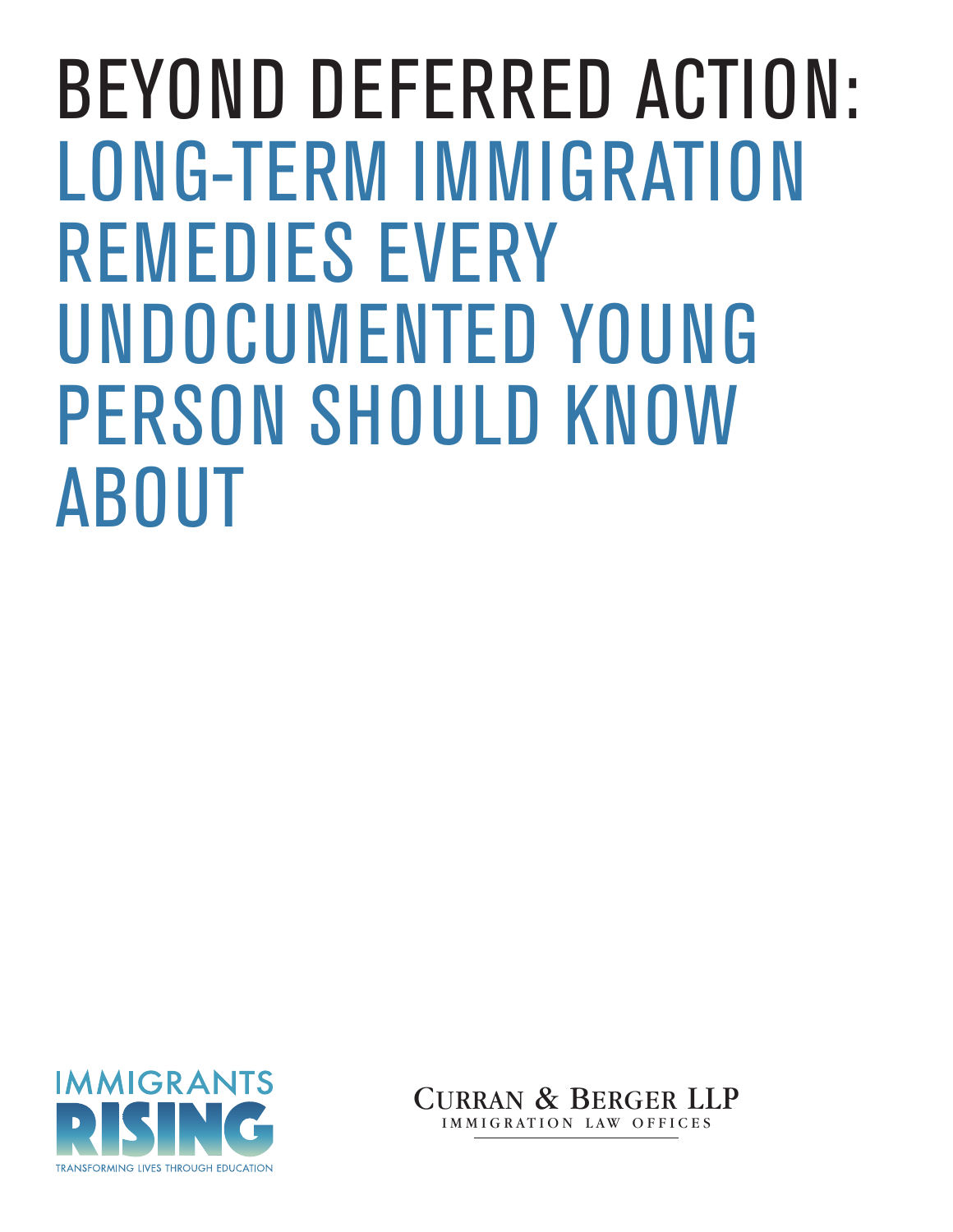# TABLE OF CONTENTS

## INTRODUCTION

## 5 SIX MOST COMMON REMEDIES WE OBSERVED

- 6 Employment-Based Green Card (Permanent Residency) for Undocumented Young People with LIFE Act (245i) Protection
- Adjustment of Status through Marriage to a U.S. Citizen
- U-Visas for Victims of Crime Who Assist Law Enforcement
- Asylum
- Follow-up on Parents' Application
- 13 Temporary Working Visas (such as the H-1B) and Processing in Your Home Country

## 15 ADDITIONAL REMEDIES TO CONSIDER FOR FAMILY MEMBERS UNDER AGE 18

- Adoptions
- Special Immigrant Juvenile (SIJ)

## RESOURCES

- **Immigration Legal Intake Service**
- Finding Legal Representation: How to Get Started
- Five Tips to Obtaining a Good Private Immigration Attorney

## CONCLUSION

## ABOUT THE AUTHOR

## ACKNOWLEDGEMENTS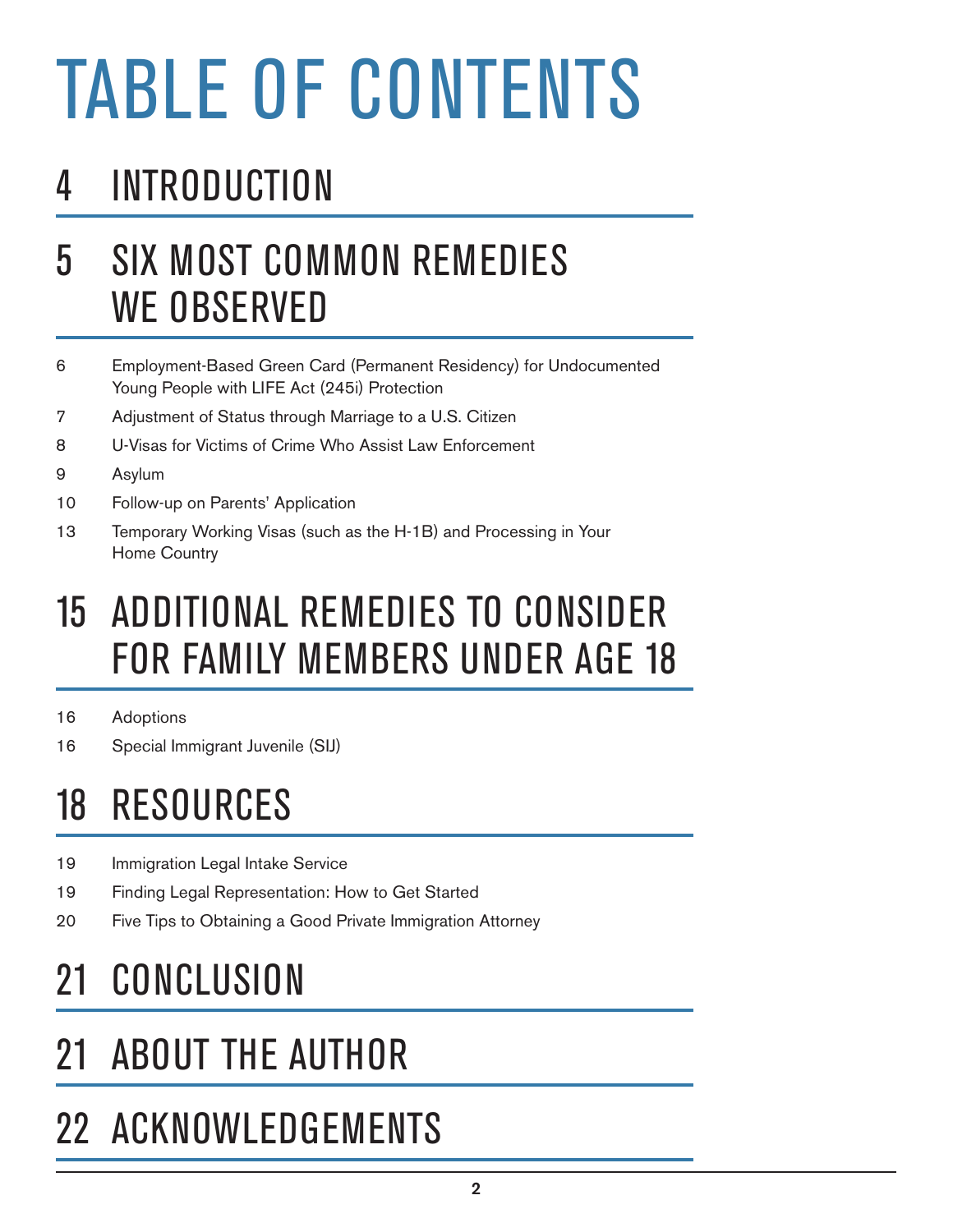## ABOUT US

- Immigrants Rising
- Curran & Berger LLP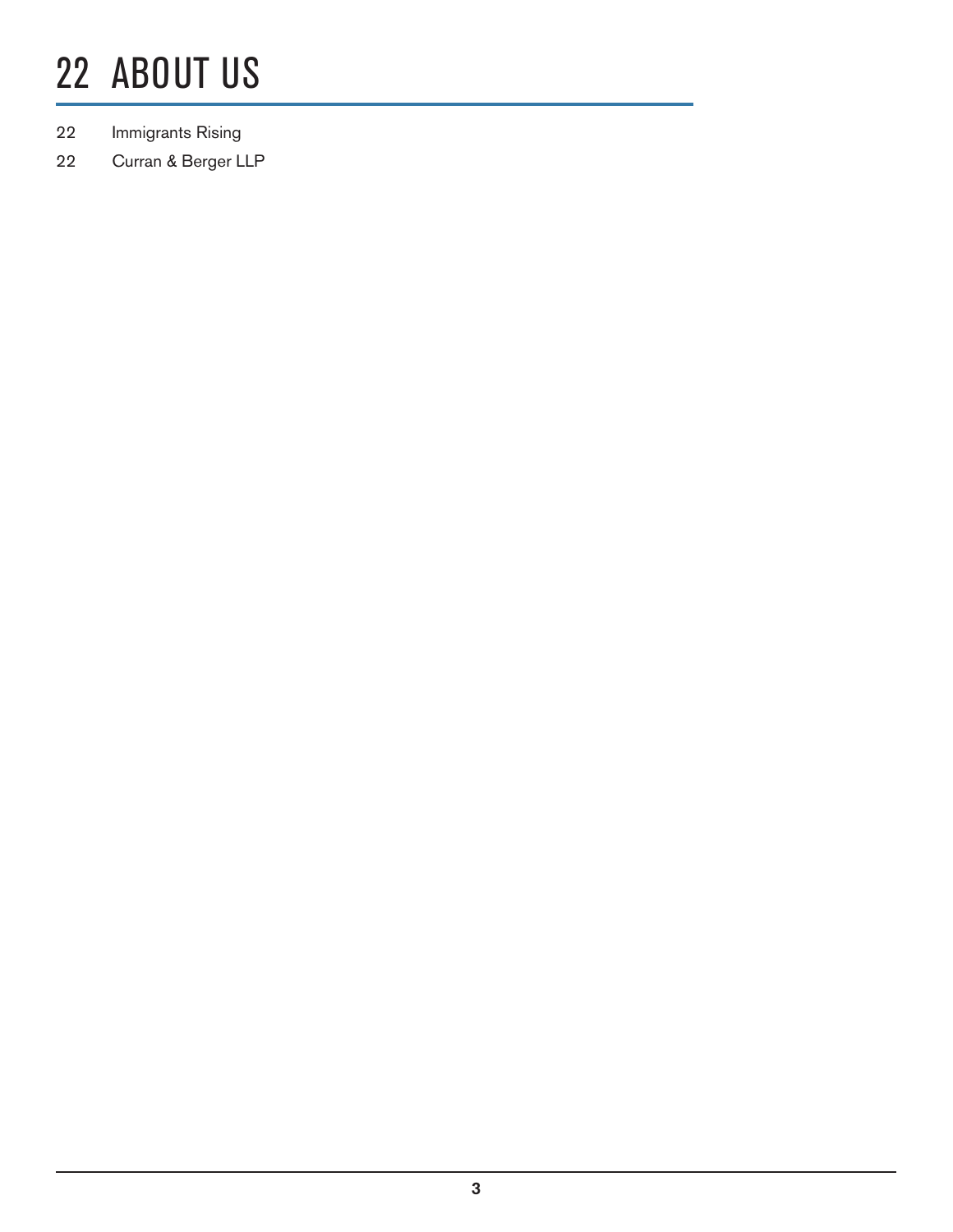## INTRODUCTION

In January 2012, Immigrants Rising and Curran & Berger LLP embarked on a program to offer in-depth legal consultations to undocumented young people. We considered every possible legal remedy - looking for the proverbial "needle in the haystack." This is an essential strategy in immigration law.<sup>1</sup>

We completed 121 consultations with undocumented young people, representing a wide range of nationalities, ages, geographic locations and fields of study.2 Although that is not enough to make a statistically valid sample, we found six legal remedies that were by far the most common. We also found that many undocumented young people were unaware of their options, or did not understand their own immigration history. Lastly, we found that previous advice given to undocumented young people, even when well-intentioned, was sometimes skewed – an asylum clinic was more likely to see a potential asylum case, while a business lawyer was more likely to see a business immigration option.

As a result, in 2012, we created a self-assessment guide for those six remedies. Post-election, many undocumented young people and DACA recipients are looking for options for longer term status. We hope that this guide has been of help.

This guide is not intended as legal advice – do not make decisions about which category to apply for based just on this information. Rather, use this guide to spot categories that might work for you, now or in the future. And then explore them through the links provided and through competent, accredited legal service providers.

In particular, do not make decisions about your options without reviewing all possible documents. Many undocumented young people have assumptions about their status based on what they have heard from family. Self-assessment tools are challenging because sometimes it can take an immigration law professional to evaluate documents. For example, if an undocumented young person assumes that s/he entered the United States without inspection when there was a legal entry, the self-assessment will not work. It is a good idea to dig through parents' and attorneys' files to get as much documentation as possible, and supplement as needed Freedom of Information Act (FOIA) Requests.3

You can find free or low cost legal services through [www.ImmigrationLawHelp.org](http://www.ImmigrationLawHelp.org/) and [www.justice.gov/eoir/probono/states.htm](file:///Users/adrienneaquino/Documents/Ade_Business/Jobs/E4FC/Guides/Beyond%20Deferred%20Action/links/www.justice.gov/eoir/probono/states.htm). Some private attorneys who are members of the American Immigration Lawyers Association (AILA) can be found through [www.AilaLawyer.com](file:///Users/adrienneaquino/Documents/Ade_Business/Jobs/E4FC/Guides/Beyond%20Deferred%20Action/links/www.AilaLawyer.com). More information about non-lawyers who may try to prey on undocumented young people is at [www.StopNotarioFraud.org](http://www.stopnotariofraud.org/#_blank) as well as information on how to file a complaint.

Immigrants Rising Curran & Berger LLP

<sup>&</sup>lt;sup>1</sup> This can be seen from an article many years ago for foreign student advisers called "Employment-Based Visas - there must be a better way" that goes through the strange and complex mix of immigration options from A visas to V visas. See [www.](http://curranberger.com/images/articles/better-way.pdf) [curranberger.com/images/articles/better-way.pdf](http://curranberger.com/images/articles/better-way.pdf).

<sup>2</sup> Undocumented young people are a very mixed group as seen by the recent study at [www.immigrationpolicy.org/just-facts/who](http://www.immigrationpolicy.org/just-facts/who-and-where-dreamers-are)[and-where-dreamers-are](http://www.immigrationpolicy.org/just-facts/who-and-where-dreamers-are).

<sup>&</sup>lt;sup>3</sup> For details on these requests, see [www.uscis.gov/FOIA](http://www.uscis.gov/FOIA) [www.](http://www.cbp.gov/xp/cgov/admin/fl/foia/) [cbp.gov/xp/cgov/admin/fl/foia/](http://www.cbp.gov/xp/cgov/admin/fl/foia/) [www.state.gov/m/a/ips/,](http://www.state.gov/m/a/ips/) and [http://www.ice.gov/foia/](http://www.ice.gov/foia).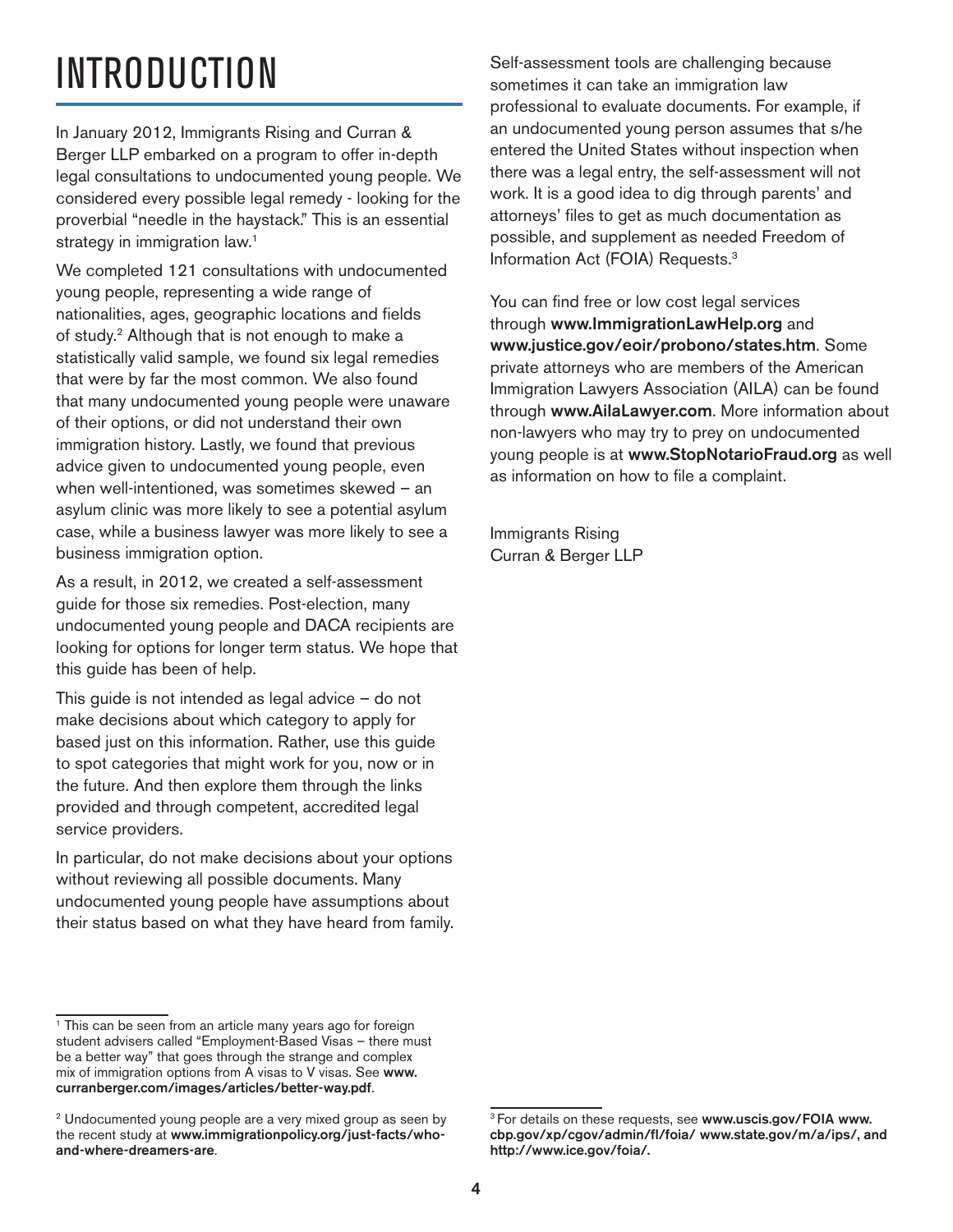# SIX MOST COMMON REMEDIES WE OBSERVED

- 6 EMPLOYMENT-BASED GREEN CARD (PERMANENT RESIDENCY) FOR UNDOCUMENTED YOUNG PEOPLE WITH LIFE ACT (245I) PROTECTION
- 7 ADJUSTMENT OF STATUS THROUGH MARRIAGE TO A U.S. CITIZEN
- 8 U-VISAS FOR VICTIMS OF CRIME WHO ASSIST LAW ENFORCEMENT
- 9 ASYLUM
- 10 FOLLOW-UP ON PARENTS' APPLICATION
- 13 TEMPORARY WORKING VISAS (SUCH AS THE H-1B) AND PROCESSING IN YOUR HOME COUNTRY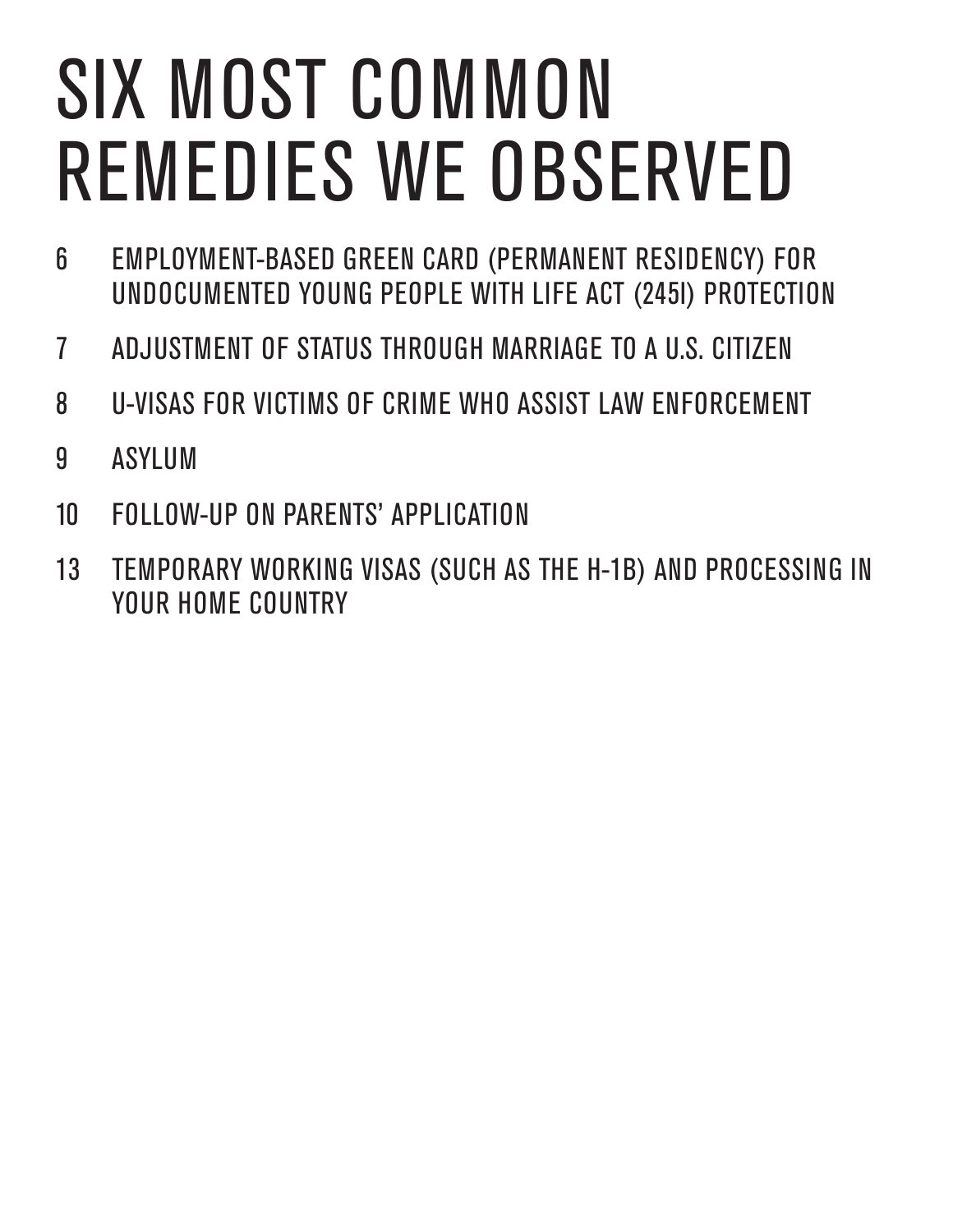## SIX MOST COMMON REMEDIES WE OBSERVED

#### 1. EMPLOYMENT-BASED GREEN CARD (PERMANENT RESIDENCY) FOR UNDOCUMENTED YOUNG PEOPLE WITH LIFE ACT (245I) PROTECTION

This remedy is much more common than expected, and involves the intersection of two immigration law concepts – 245i protection and employment-based green card sponsorship. (A "green card" is also known as "Permanent Residency" or being a "Lawful Permanent Resident" or "LPR.")

*First, the undocumented young person must have 245i protection.* Usually, someone present in the United States who did not originally enter with a visa (or other permission) cannot complete a green card without first returning to his/her country of origin. In many cases, s/he must wait abroad to process a waiver – asking to be excused for being in the United States without status. Returning to a country s/he does not know, for an indefinite period of time, and without assurance that s/he will get back into the United States is scary to say the least.

In 1994, 1998 and 2001, Congress passed a law that had allowed undocumented immigrants to finish their green card process in the United States if they or their parents had STARTED a green card process by a certain date. The last deadline to have had a petition filed was April 30, 2001. So, for example, if an undocumented young person's father's U.S. citizen sister had started a (very slow) sibling green card process by filing an I-130 relative petition by April 30, 2001, then that undocumented young person and his father might be covered by 245i. This may still be true even if the sibling green card petition is still pending today, or was abandoned (perhaps because the sister passed away).

Another example would be that the undocumented young person's mother was working in 2000, and her employer started an employment-based green card for her. The receipt from that green card (probably filed initially with the state labor department) could lead to 245i protection for the mother and the undocumented

young person.

A few points to note:

\*\*The 2001 law also required that the beneficiary of the green card be physically in the United States on the day Congress passed the law - December 20, 2000. See [www.uscis.gov/files/pressrelease/Se](http://www.uscis.gov/files/pressrelease/Section245ProvisionLIFEAct_032301.pdf) [ction245ProvisionLIFEAct\\_032301.pdf](http://www.uscis.gov/files/pressrelease/Section245ProvisionLIFEAct_032301.pdf) for details.

\*\* Everyone using 245i must pay a \$1000 penalty to get a green card and qualify under the regular visa and permanent residency requirements.

#### *Second, the undocumented young person must have an employer-sponsor for a green card.*

Undocumented young people are a compelling group with which to work because their 'dreams' often include higher education. Aided perhaps by a future work permit card from the Deferred Action for Childhood Arrivals (DACA) program, undocumented young people may be able to find an employer sponsor for a green card. As discussed, usually the undocumented young person could start the process in the United States, but could not get the green card without going back to his/ her home country. But, if you combine an employmentbased green card with 245i protection, the entire process can be safely completed within the United States. This intersection of humanitarian immigration law and business immigration law can be a powerful tool.

#### For this guide, it will be useful to provide a *basic overview of the main employment-based green card category - Alien Labor Certification (LC).*

LC is a process by which an employer may sponsor an employee for permanent residence. Almost all full-time, non-temporary jobs might qualify for LC. The goal of the Labor Certification Process is to make sure that foreign workers are not taking jobs from qualified U.S. workers. The actual standard is that Labor Certification will be granted if there are no U.S. workers "able. willing, qualified and available" to accept the job at the prevailing wage for that occupation in the area of intended employment, and that employment of the alien will not adversely affect the wages and working conditions of similarly employed U.S. workers.

As you can imagine, a higher skilled job, requiring an advanced degree or years of work experience, will be an easier case. And those cases will also go faster because they are higher priority. So, it may make sense to use this as a longer-term plan, to try after getting more education or some job experience.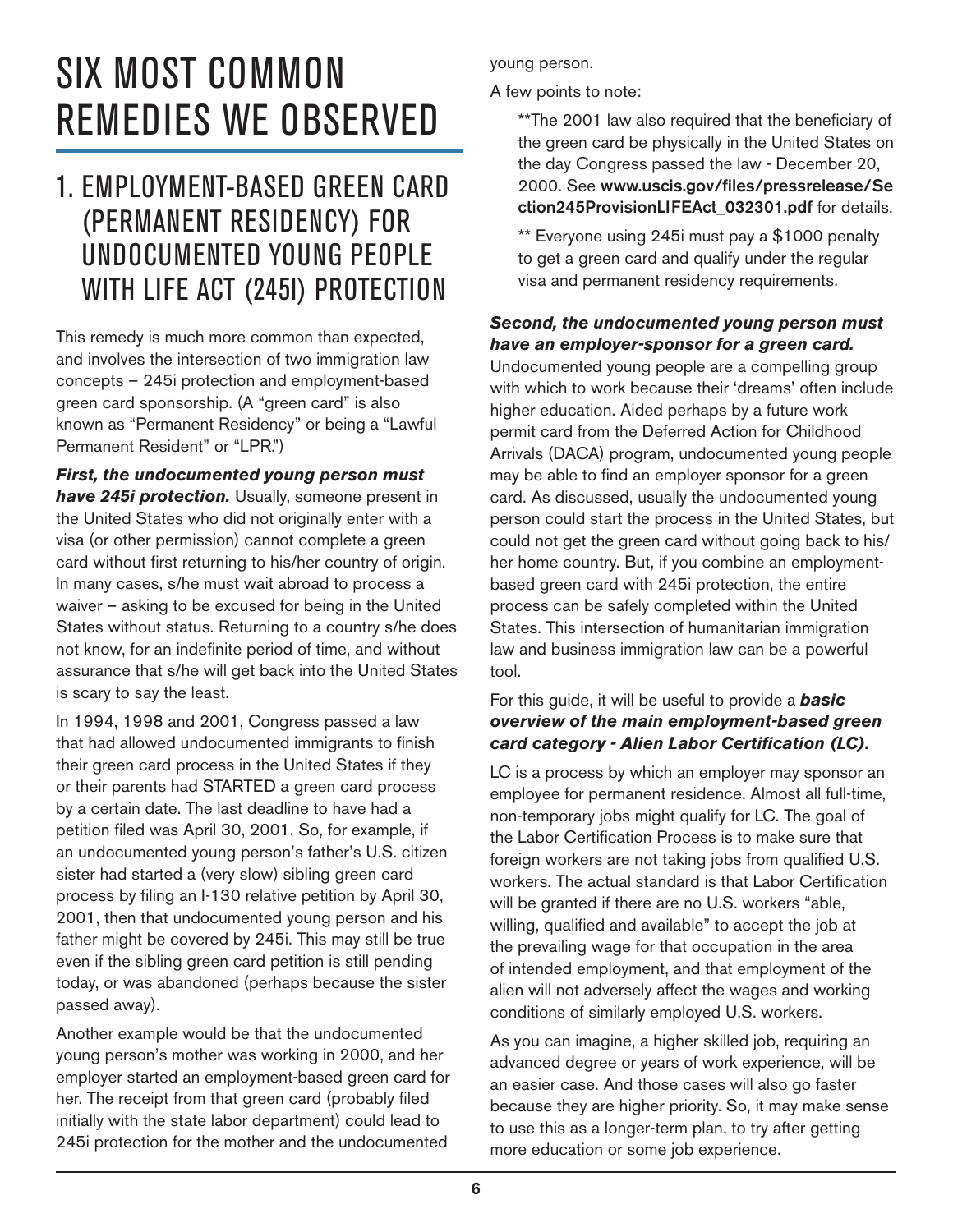This process is common in the business immigration world, and works for all kinds of jobs. However, it is a complicated process and the Department Of Labor (DOL) is looking very carefully at these petitions, given high unemployment, so we recommend getting help from an experienced business immigration attorney. The first and most important step in the process is a conference between the attorney and employer (and occasionally the employee) to establish job duties, minimum requirements and advertising strategy for a "test of the labor market." For basic PERM Labor Certification, two Sunday print ads in a newspaper of general circulation in the area are required, along with three additional forms of advertising.

In 2005, the Department of Labor (DOL) instituted a web-based system for filing called "PERM," which is similar to filing taxes online. No documents are provided to the government, just information.

PERM applications may be subject to "Audit" based upon DOL "red flag" criteria or random selection. If the case is audited, the DOL will ask for evidence of recruitment, the recruitment report, all resumes received and reasons for disqualification, and/or further information on the sponsoring-employer. If the DOL finds the documentation satisfactory, the case should be approved.

Since 2007, the employee CANNOT pay for the DOL processing, and the employer cannot later take the costs out of the employee's salary. There are other costs for U.S. Citizenship & Immigration Services (USCIS) processing that can be paid by the employee.

PERM is the first step in a three-step process to legal permanent residence. The employer is only directly involved in the first two steps of the process – the last step is a personal application for the employee and each dependent family member.

Timing at the USCIS stages is uncertain and wildly variable. For more information on PERM Labor Certification, see <www.foreignlaborcert.doleta.gov>.

#### 2. ADJUSTMENT OF STATUS THROUGH MARRIAGE TO A U.S. CITIZEN

This is also a common potential remedy for undocumented young people. You may be eligible to adjust status to a Permanent Resident of the United States if you are in a bona fide (real) marriage to a U.S. citizen, and any previous marriages have been lawfully terminated.

Marriage fraud (a fake marriage to get a green card) carries harsh penalties—including possible deportation, denial of a Deferred Action request, fines, and a possible felony conviction for the U.S. citizen.

Be prepared to document your relationship and share details about your life with immigration officials. Possible evidence includes photographs, correspondence, evidence of any shared assets and joint financial obligations, and more. You will also have an interview with an immigration officer. There is no magic formula to documenting a real marriage – some marriages are new, some couples do not have assets to share, some are undocumented young people who have not filed taxes, some are living with family members or friends so there are no leases, and some live apart to pursue school or job goals. The key is to think creatively about how best to document the particular relationship on paper.

When considering this option, there is another question to keep in mind: did you enter the U.S. in a valid immigration status (i.e. with a visa), or did you enter without inspection/without papers?

\*\*If you entered the U.S. in a valid status (even if your status has expired) and you have not left the U.S. since you entered, your U.S. citizen spouse may be able to file a family-based immediate relative petition for you and an adjustment of status application from within the United States. As the spouse of a U.S. Citizen, the penalties for overstaying your visa and unauthorized work are waived. Please be aware that if you have left the United States and re-entered after overstaying a visa, then you may have accumulated unlawful presence and are therefore be subject to a 3 or 10- year bar against reentry.4

\*\*If you entered the U.S. without inspection (unless the law changes or you have 245i protection—see remedy #1 above for more information on 245i protection), you will have to leave the U.S. before you can come back in as a Permanent Resident. However, when you leave the country, you will become subject to a 3 or 10-year bar on return. You will need an I-601 waiver proving that a "qualifying relative" (i.e. your U.S. citizen spouse or U.S. citizen parent) would suffer extreme hardship if you were forced to remain outside of the United States for

<sup>4</sup> Foreign nationals who have 6-12 months of unlawful presence are subject to a 3-year bar against entering the United States; those who have more than one year of unlawful presence are subject to a 10-year bar. If you have overstayed your visa, you should not travel outside of the U.S., even after you receive travel documents, because you will trigger the bar. If you need to travel, you should consult a qualified immigration attorney.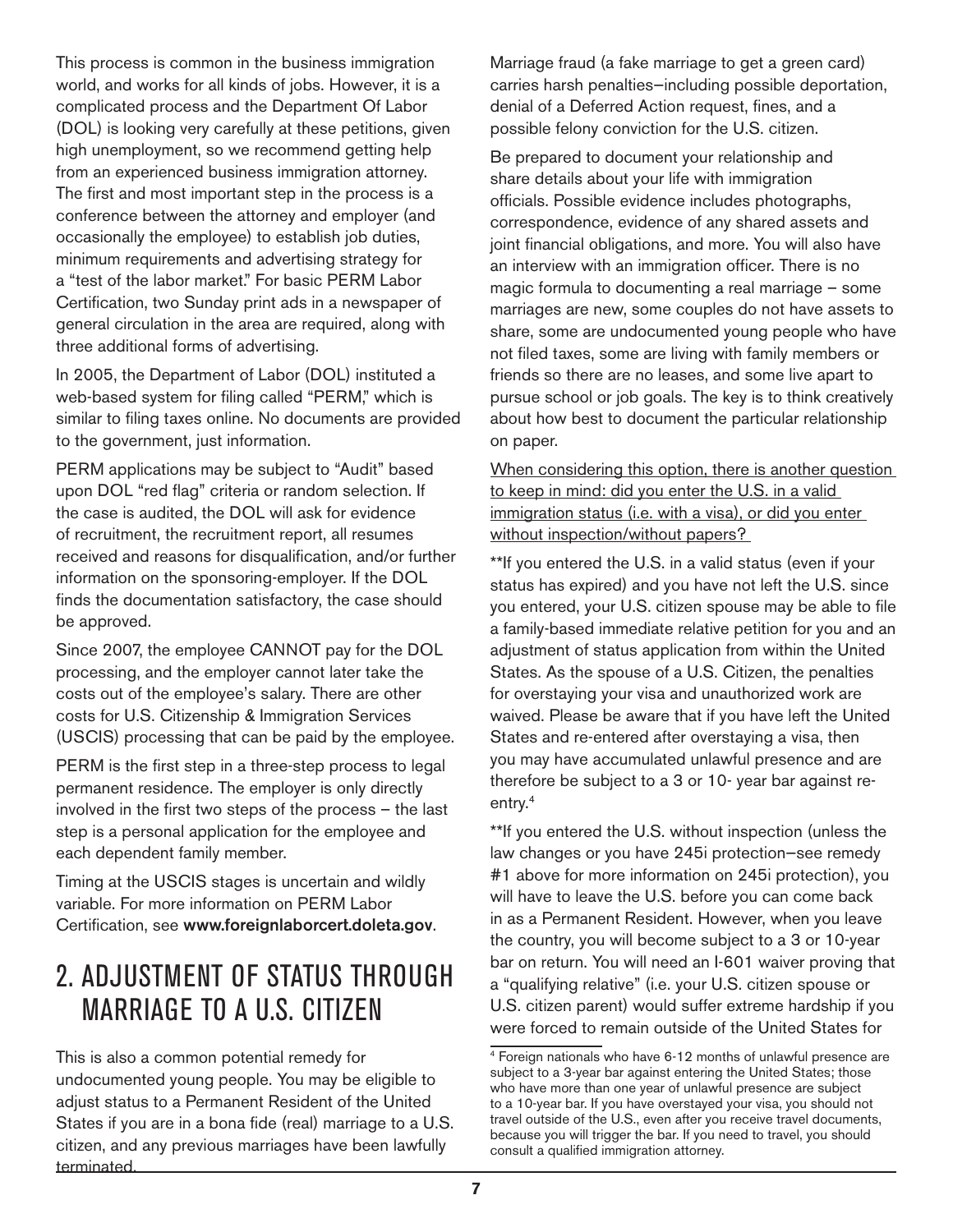the duration of your bar.

Note that leaving and re-entering the United States on Advance Parole through DACA does count as a lawful entry for applying for permanent residence through marriage to a U.S. citizen (without leaving the United States). The stateside waiver which could be changed by a new administration, allows people to file a provisional waiver application before leaving the U.S. for their interview at the U.S. consulate abroad, making it more likely that that individual will be successful in the entire process and not get stuck abroad.

#### NOTE: What does it mean to have "entered without inspection" (EWI)?

It is very important to understand the way you came into the United States. Some situations are simple - if you came across the border and never interacted with a U.S. border agent, then you are EWI. If you entered through an immigration checkpoint or airport on a temporary visa, such a tourist visa or student visa) and then overstayed, you are not EWI.

The more complicated situation is one that is common for undocumented young people. What if you came across the border with fake papers, but were actually "inspected" by a U.S. immigration official? This could include using someone else's passport. Or what if you were a young child and asked to pretend you were sleeping in the back of a car - you may not know what was said about your status.

For those situations - you need to think about three separate things. Because there are so many fact patterns, we strongly recommend getting as much information as you can from family, those who were there with you, previous attorneys, and/or Freedom of Information Act requests. We have met with many undocumented young people who self-reported EWI who were not, and vice versa. Here are the three issues to think about:

- 1. How does this affect a DACA application? Any of those entries may qualify for DACA - the form gives a choice of "no lawful status" for manner of entry, which may apply. Consult a legal service organization to review the details of your situation. DACA does not ask for many details on the manner of entry.
- 2. For future immigration applications, such as a green card through marriage to a U.S. citizen, those entries may count as entering with inspection. In case you hear different stories about this, there was a federal court case a few years ago where the judges said that an inspection that was based on false papers does not count. But that decision was vacated, and for now, entering with false papers can count as an admission. For more details on this, see [http://www.legalactioncenter.org/litigation/](http://www.legalactioncenter.org/litigation/adjustment) [adjustment-](http://www.legalactioncenter.org/litigation/adjustment)status-when-admission-involved-fraud-ormisrepresentation.
- 3. Could whatever happened at the border be considered

fraud or misrepresentation? If so, it could be an issue if discovered in DACA eligibility. It could also be considered a crime under federal law (such as a false claim to U.S. citizenship if you used a U.S. passport or birth certificate to entry. Or it could be considered a crime under state law (identity theft if you used someone else's documents). There may be ways to file for DACA, and waivers available during the green card process. If you were quite young, it is unlikely that the Immigration Service would hold you responsible for presenting a false document. But if you were older, it is possible. Also, there may be questions about who gave you the false documents, and potential liability for them - if your parents gave you a false document to show, that could lead to charges or immigration action against your parents.

This is all a very complicated area of law, and requires a good, authorized legal service provider to help you work through this. Be careful not to assume that an entry was EWI or not EWI without investigating - no matter what you were told before. These are situations that immigration attorneys face regularly, so do not hesitate to ask for help figuring out what happened and what it means for you.

If you have been married for less than two years at the time your green card is approved, you will get a two-year "Conditional" Card. You will then need to file a petition on Form I-751 to make the green card permanent by showing that the marriage has lasted two years. If the marriage does not last two years, you will have to show clear evidence that it was in good faith originally. For those undocumented young people who have been married a full two years before receiving their initial green card, there is no conditional status, and no need for the I-751 process.

All filings are forwarded from a central lockbox in Chicago to the National Benefits Center (NBC) in Missouri. If the case passes initial review, the NBC will mail receipts, instructions for getting fingerprinted, and then (usually in a few months) a combination work card/ travel. A green card through marriage to a U.S. citizen, if all goes well, can be relatively fast – often less than a year from start to finish.

#### 3. U-VISAS FOR VICTIMS OF CRIME WHO ASSIST LAW ENFORCEMENT

The U-Visa was created by the Victims of Trafficking and Violence Prevention Act in 2000 to protect noncitizens who have suffered substantial physical or mental abuse resulting from a "qualifying criminal activity," and have been helpful to law enforcement. The goal is to encourage victims to cooperate with police and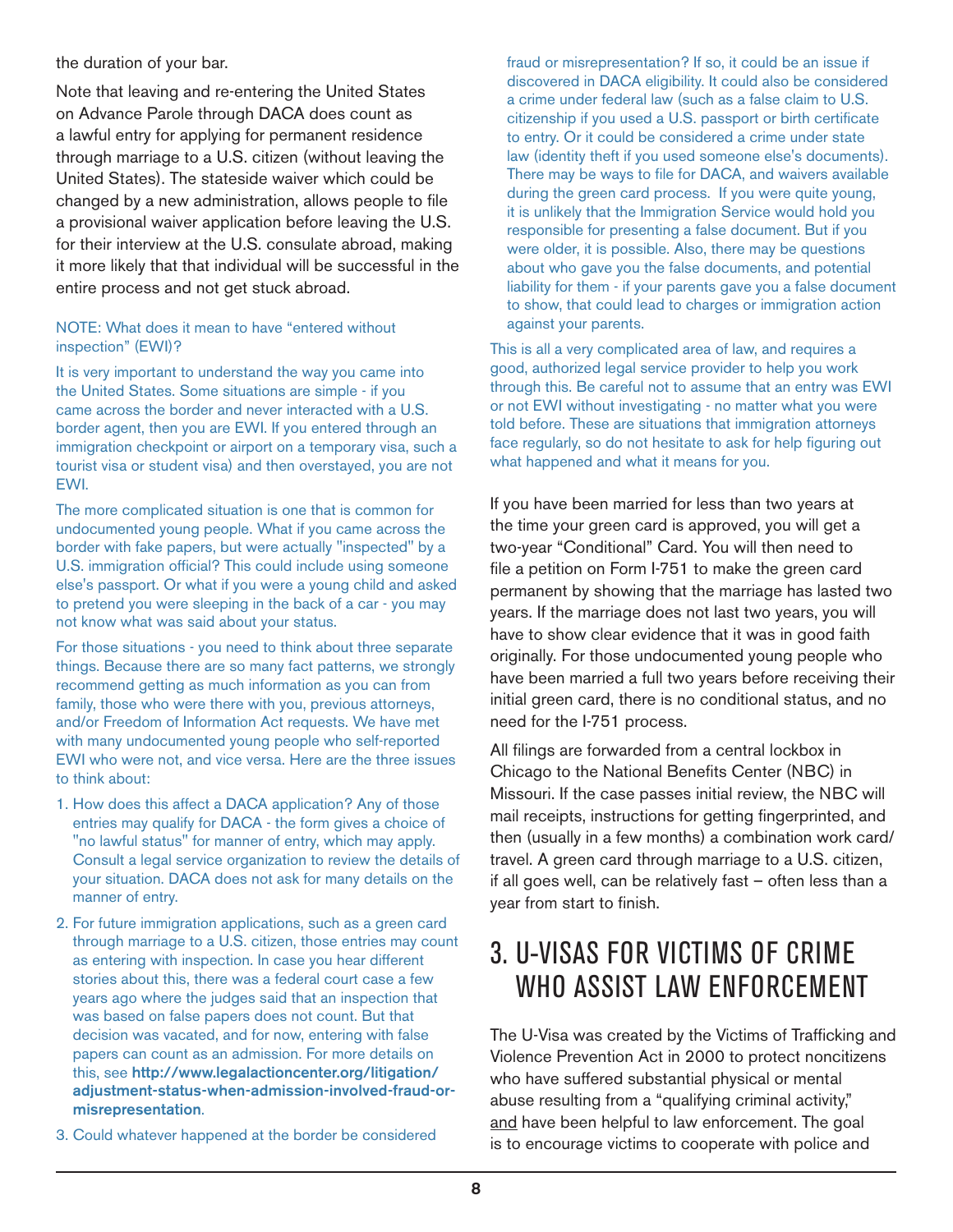prosecutors without worrying about being deported.

The U-visa can provide a legal status in the United States and employment authorization, with the possibility of getting a green card later on. Quite a few of the undocumented young people we talked to had been victims of crime, or their parents had been, making the U-visa a possibility.

Qualifying Criminal Activities for U-Visa Eligibility

- » Abduction
- » Abusive Sexual Contact
- » Blackmail
- » Domestic Violence
- » Extortion
- » False Imprisonment
- » Female Genital Mutilation
- » Felonious Assault
- » Fraud in Foreign Labor Contracting
- » Hostage
- » Incest
- » Involuntary Servitude
- » Kidnapping
- » Manslaughter
- » Murder
- » Obstruction of Justice
- » Peonage
- » Perjury
- » Prostitution
- » Rape
- » Sexual Assault
- » Sexual Exploitation
- » Slave Trade
- » Stalking
- » Torture
- » Trafficking
- » Witness Tampering
- » Unlawful Criminal Restraint
- » Other related crimes

The U-visa application also requires a certifying statement (USCIS Form I-918 Supplement B) from the department or official investigating the case (such as the police or district attorney). This means that the crime must not have gone unreported. Since some police are less cooperative than others, this can be a significant hurdle in the application. In some counties, a judge or even a child protection office can certify a U-visa; a case doesn't necessarily need to be prosecuted in order to support a U-visa application. The key is cooperation with law enforcement.

Once the Law Enforcement Agency (LEA) certification is obtained, a comprehensive application must be sent to USCIS using Form I-918. Documentation of the crime, the significance of the physical and/ or mental abuse on the victim, and the victim's helpfulness in the investigation must all be well documented. A survivor of a qualifying crime has an ongoing obligation to be reasonably cooperative if the law enforcement agency has a future need for victim testimony or other help. USCIS may check with the law enforcement agency to make sure that you kept helping until the end of the very end of the criminal case.

If you get a U-visa, you may be able to apply for your spouse, children, and parent (in the case of a child under 16).

Note that there are long (two years and growing) backlogs in this category. As of the update of this guide in 2016, USCIS was working these cases slowly, but providing interim benefits (work card and access to public benefits) after an initial review of 6-12 months.

Many nonprofits are funded to help survivors of crimes file for a U-visa and you may be able to find one near you at no or low cost by going to [www.](http://www.ImmigrationLawHelp.org/) [ImmigrationLawHelp.org](http://www.ImmigrationLawHelp.org/). For more details on the U-visa, see [www.ilrc.org/info-on-immigration-law/u](file:///Users/adrienneaquino/Documents/Ade_Business/Jobs/E4FC/Guides/Beyond%20Deferred%20Action/links/www.ilrc.org/info-on-immigration-law/u-visas)[visas](file:///Users/adrienneaquino/Documents/Ade_Business/Jobs/E4FC/Guides/Beyond%20Deferred%20Action/links/www.ilrc.org/info-on-immigration-law/u-visas).

### 4. ASYLUM

Asylum is available to anyone in the United States, regardless of status, who has been persecuted in his/her home country or has a well-founded fear of persecution there, based on one of these five groupings: your race, religion, nationality, membership in a particular social group, or political opinion. The persecution must be done by the government, or by a group that the government is unwilling or unable to control.

It is not enough to say that you are afraid to go back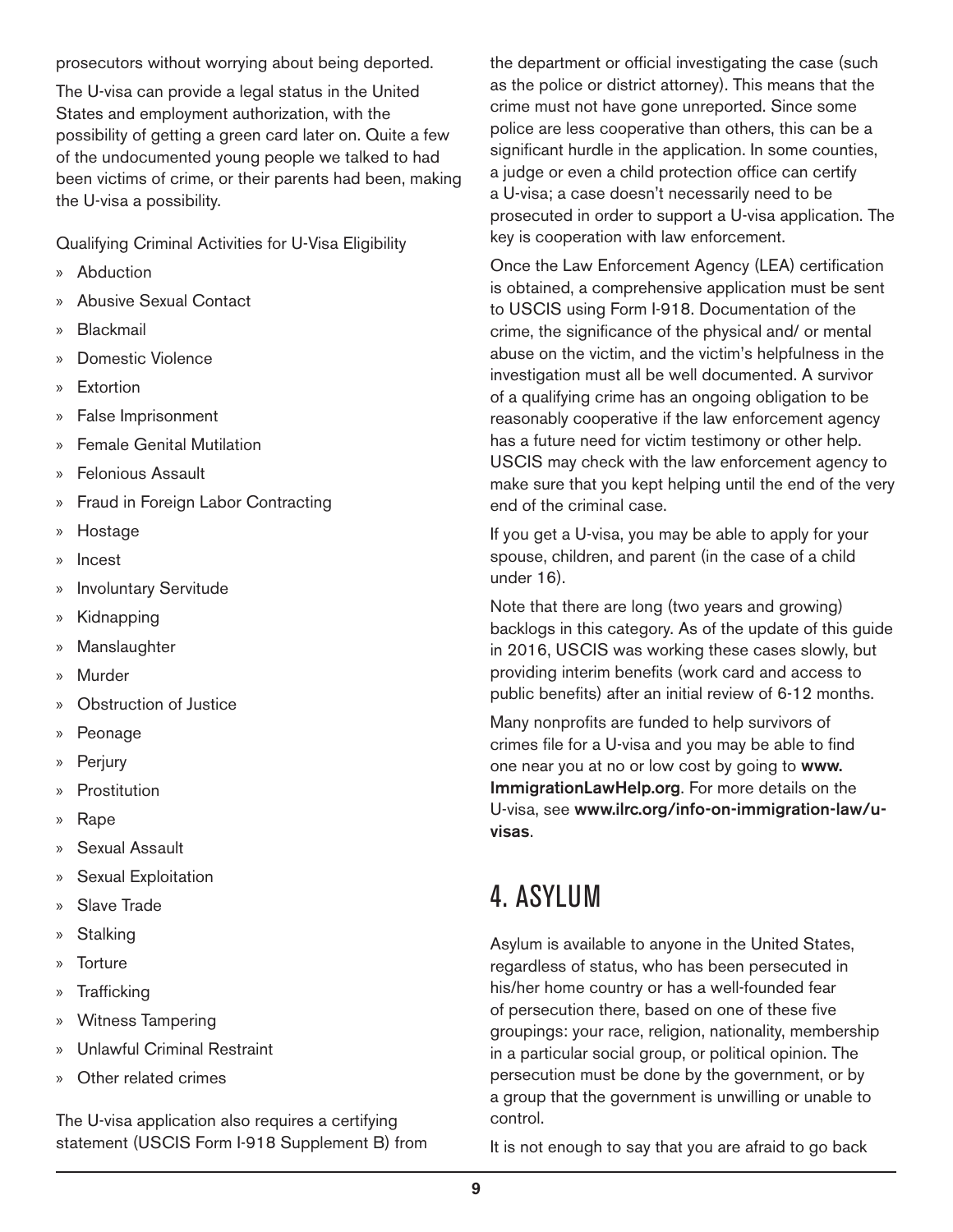to your country of origin because of general violence, or poor living conditions. An asylum application can be difficult to document if you left your home country quickly to escape a bad situation and do not have many documents to help show that you (or an immediate family member) were persecuted or otherwise in danger due to being a member of one of the five group classifications mentioned above.

Most undocumented young people do not come from countries where they are afraid for political or religious reasons. Rather, many fear domestic violence, mistreatment based on their sexual orientation, or gang or mafia violence. These cases (that fall in the "social group" category) are cutting edge in asylum law, and can be hard to document. Take a look at the U.S. State Department Human Rights reports and other reputable sources for supporting materials - [www.state.gov/j/](file:///Users/adrienneaquino/Documents/Ade_Business/Jobs/E4FC/Guides/Beyond%20Deferred%20Action/links/www.state.gov/j/drl/rls/hrrpt/) [drl/rls/hrrpt](file:///Users/adrienneaquino/Documents/Ade_Business/Jobs/E4FC/Guides/Beyond%20Deferred%20Action/links/www.state.gov/j/drl/rls/hrrpt/), [www.asylumlaw.org](file:///Users/adrienneaquino/Documents/Ade_Business/Jobs/E4FC/Guides/Beyond%20Deferred%20Action/links/www.asylumlaw.org), [www.hrw.org](file:///Users/adrienneaquino/Documents/Ade_Business/Jobs/E4FC/Guides/Beyond%20Deferred%20Action/links/www.hrw.org/) and [www.amnestyusa.org](file:///Users/adrienneaquino/Documents/Ade_Business/Jobs/E4FC/Guides/Beyond%20Deferred%20Action/links/www.amnestyusa.org/)

The first step is to file an asylum application (on USCIS form I-589). There is usually a screening interview for USCIS to weed out bad cases, and approve the strongest cases, before a work card is issued. If the case is not approved at this interview but the undocumented young person has Deferred Action, then the asylum case will probably end after the screening interview. However, if the undocumented young person does not qualify for DACA, or if USCIS suspects that there was fraud in either the DACA or asylum applications, then the case will likely be referred to the Immigration Court (EOIR) for a more formal hearing before an immigration judge. That is the beginning of a removal (i.e. deportation) hearing.

There are important deadlines in asylum cases, but these deadlines are sometimes more relaxed for minors, especially unaccompanied minors. If you have just turned 18 or will soon turn 18, it is very important to find out about what deadlines may be coming up soon in your own case.

Note that asylum cases can be very slow - sometimes several years or more.

Before filing an asylum application with USCIS, meet with a nonprofit legal services provider or qualified immigration attorney to better understand the level of risk involved for you since a denied asylum application may result in having to defend yourself in a removal / deportation case.

#### 5. FOLLOW-UP ON PARENTS' APPLICATION

Many undocumented young people have parents who started Labor Certifications, I-130s, asylum petitions, Nicaraguan Adjustment and Central American Relief Act (NACARA) petitions, or who have other pending petitions, and do not know where those applications stand. The Child Status Protection Act (CSPA) can be used to get the old applications back on track and is the focus of this section of the guide.

As discussed at the beginning of this guide, try to obtain a copy of all previous immigration documents, for yourself and your parents. If you suspect that your family did file an application (such as an I-130, asylum, NACARA, Labor Cert, etc.) you can try a Freedom of Information Act (FOIA) request. See [www.foia.gov/](file:///Users/adrienneaquino/Documents/Ade_Business/Jobs/E4FC/Guides/Beyond%20Deferred%20Action/links/../../../../Documents and Settings/dberger/My Documents/Downloads/www.foia.gov/index.html.) [index.html.](file:///Users/adrienneaquino/Documents/Ade_Business/Jobs/E4FC/Guides/Beyond%20Deferred%20Action/links/../../../../Documents and Settings/dberger/My Documents/Downloads/www.foia.gov/index.html.) The FOIA request will need to be signed by the person who filed the application/petition, or by the beneficiary. However, if possible, it is best to have the person who signed the form also sign the FOIA request. DHS has been inconsistent about allowing beneficiaries to gain access to petitioners' records. Any application filed by an employer might require the employer's signature on the FOIA.

If possible, consult with an immigration attorney. The possibility of immigration benefits depends on the type of application that was filed, whether the undocumented young person was listed as a dependent or beneficiary, and the undocumented young person's age when it was filed. You also must be careful when you make a FOIA request to get your/ your parents' records. If, for example, USCIS (or the former INS) mistakenly mailed an important, time-sensitive document many years ago to the wrong address, (and you or your parents want to claim that petition should still be valid since you never got it), once you get those documents in a newly-filed FOIA response, USCIS will arguably have given you new notice, which would restart sensitive deadlines. Also, some people may not feel comfortable making a FOIA request using their current home address. Therefore, use caution when ordering a FOIA request and make sure you have a plan to review the results with an attorney or legal services agency soon after those results come to you. These are complex issues that require careful and appropriate guidance.

The Child Status Protection Act is VERY important – usually children can only follow in their parents'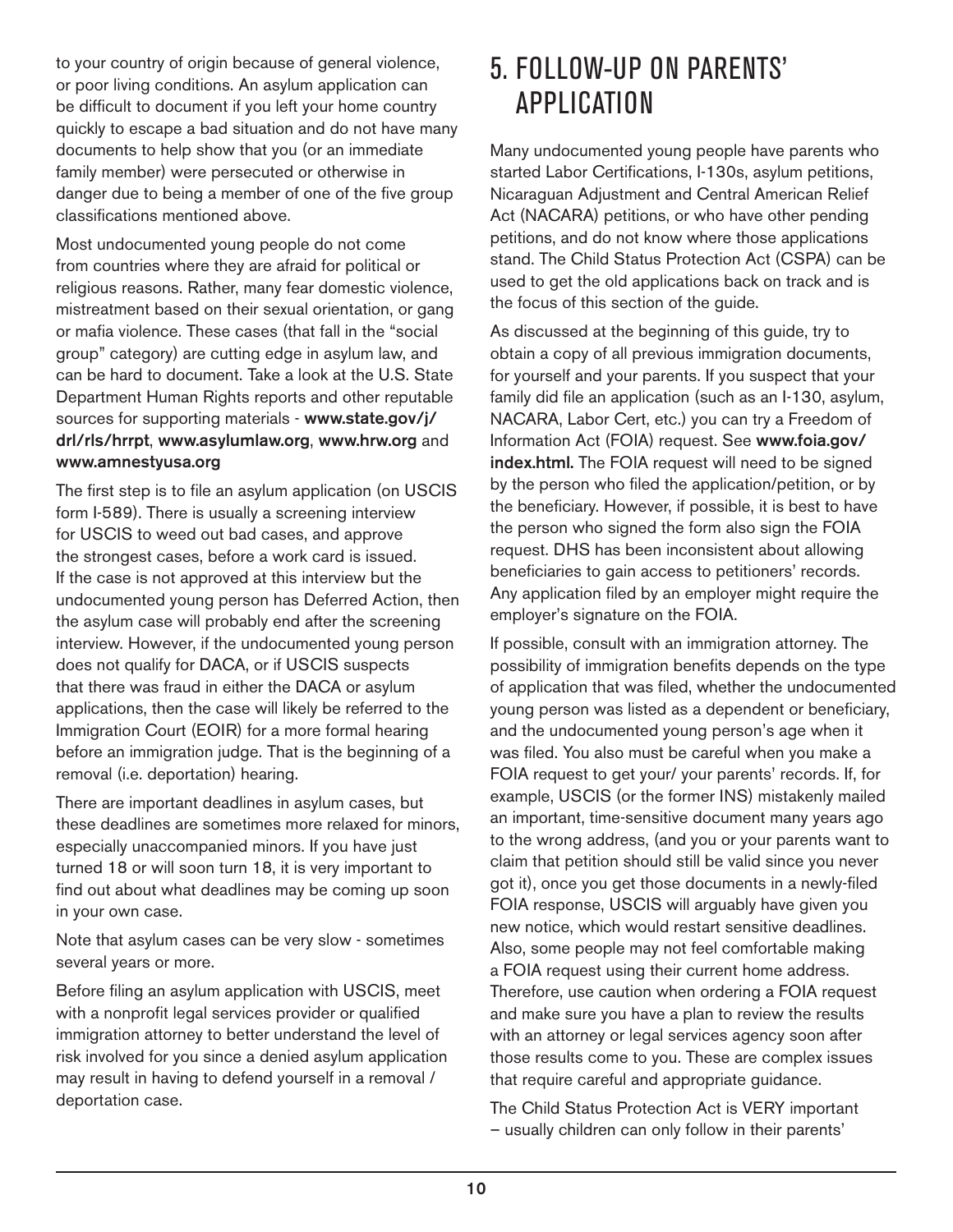applications if the children are still under 21 when the parents get their green cards. For older undocumented people, do the calculations carefully under the Child Status Protection Act to see if you can still qualify – http://manila.usembassy.gov/wwwh3228.html.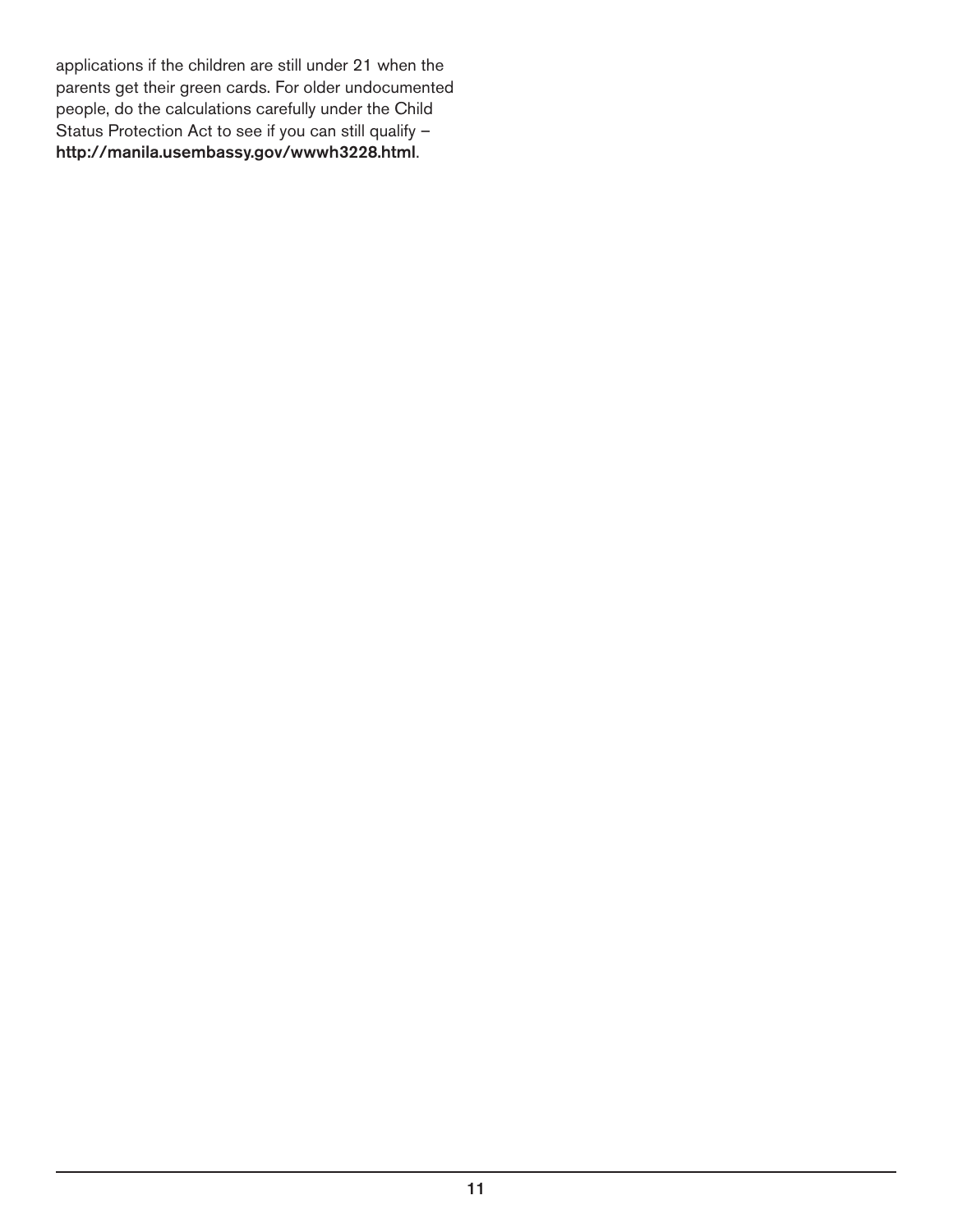| How Your Parents' Application Can<br>Help You / Type of Petition Your<br><b>Parents Had</b>                  | Action You Can Take / Benefits To You (if any)                                                                                                                                                                                                                                                                                                                                                                                                                                                                                                                                                                                                                                                                                                                                                                                                                                                           |
|--------------------------------------------------------------------------------------------------------------|----------------------------------------------------------------------------------------------------------------------------------------------------------------------------------------------------------------------------------------------------------------------------------------------------------------------------------------------------------------------------------------------------------------------------------------------------------------------------------------------------------------------------------------------------------------------------------------------------------------------------------------------------------------------------------------------------------------------------------------------------------------------------------------------------------------------------------------------------------------------------------------------------------|
| Labor certification                                                                                          | Watch the backlogs for old slow employment-based labor<br>certification cases to see if/when your parents can move<br>forward.                                                                                                                                                                                                                                                                                                                                                                                                                                                                                                                                                                                                                                                                                                                                                                           |
| Your parent had a family member who<br>filed a family-based petition where you<br>were listed as a dependent | Watch the backlogs to see when to move forward with<br>the final personal Adjustment of Status applications.<br>Monitor the Visa Bulletin at<br>http://travel.state.gov/visa/bulletin/bulletin_1360.html.                                                                                                                                                                                                                                                                                                                                                                                                                                                                                                                                                                                                                                                                                                |
| Asylum                                                                                                       | Some old asylum cases are still pending - consider trying to<br>move it forward if the basic claim was strong.                                                                                                                                                                                                                                                                                                                                                                                                                                                                                                                                                                                                                                                                                                                                                                                           |
| Nicaraguan and Central American Relief<br>Act (NACARA)                                                       | If your parent was granted NACARA when you were less<br>than 21 years of age or if you entered the U.S. on or before<br>October 1, 1990 and are unmarried, you could be eligible<br>to file an I-881 (Application for suspension of deportation<br>or special rule cancellation of removal under NACARA<br>203). In order to file this form you must have had seven<br>years of continuous physical presence in the United States,<br>good moral character during those seven years; that your<br>deportation or removal would result in extreme hardship to<br>you or to your spouse, child, or parent who is a U.S. citizen or<br>lawful permanent resident; AND lastly that the application for<br>the child merits a favorable exercise of discretion.<br>For more information, see www.ilrc.org/resources/nacara-<br>manual or contact a legal services agency that specializes in<br>NACARA cases. |
| U-visa                                                                                                       | If your parent was granted a U-visa when you were a minor,<br>they may be able to file form I-918 Supplement A on your<br>behalf if you are under 21 and unmarried. If you turn 21 while<br>your Supplement A is still pending, your case may be in limbo<br>with USCIS for several years until the government issues<br>clearer guidance what will happen to those individuals who<br>appear to 'age-out' while their U-visa derivative case is still<br>pending.                                                                                                                                                                                                                                                                                                                                                                                                                                       |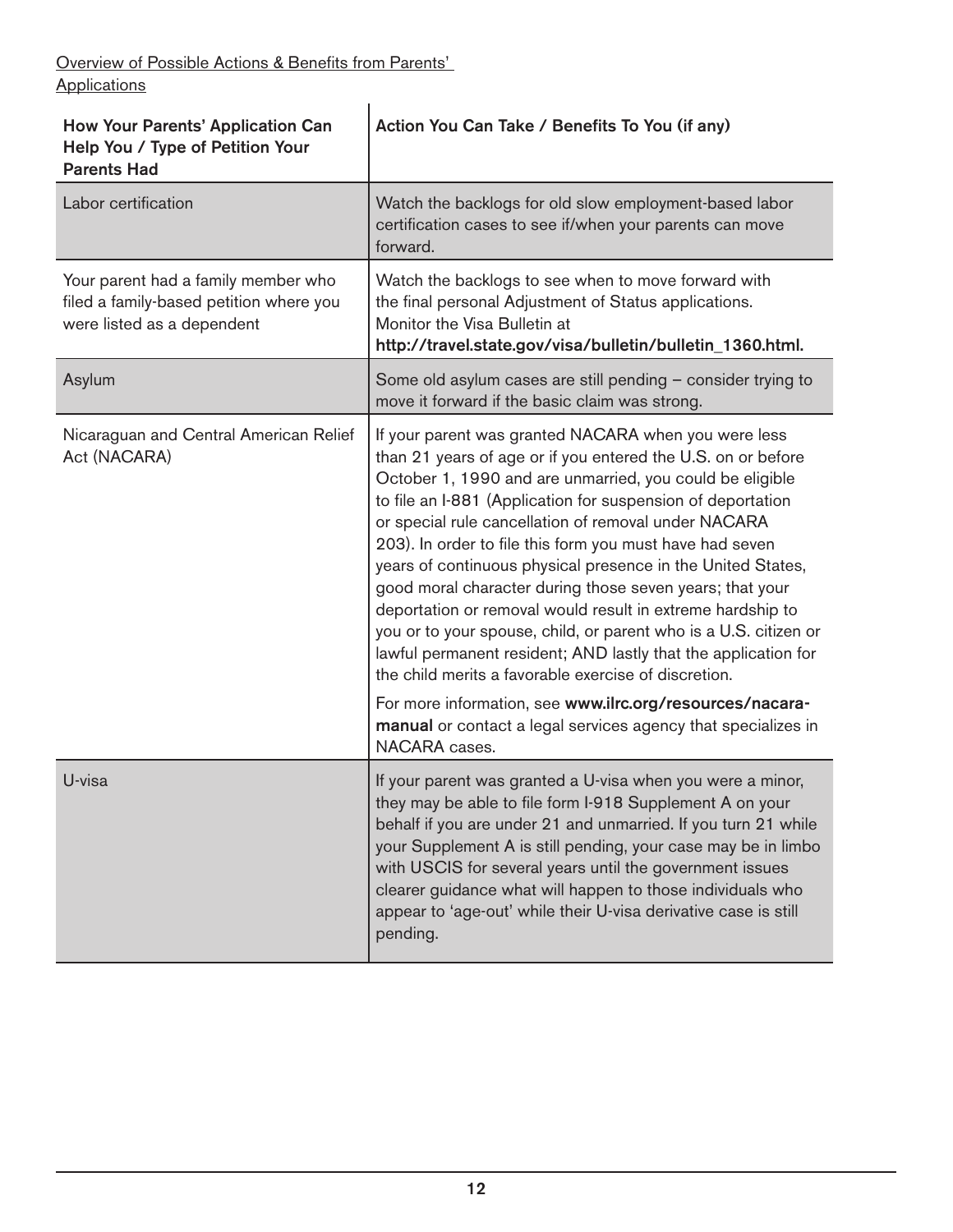#### 6. TEMPORARY WORKING VISAS (SUCH AS THE H-1B) AND PROCESSING IN YOUR HOME COUNTRY

Earlier in this guide, we have discussed how difficult it is to leave the United States to finish a green card. It is not a simple matter to leave to get a temporary visa, but it is generally easier and faster, and open to a much wider range of undocumented young people. It is still discretionary, and the timeframe is uncertain, but it is worth considering. The most common version of this is an H-1B professional working visa, with a d3 waiver, granting permission from a U.S. consular officer to re-enter the country despite previous immigration violations. We will discuss each of these in turn. Note that the H-1B is the most common visa, but the L-1 or E-2 or O-1 might be possible also.

An H-1B nonimmigrant visa is a temporary visa for professional workers that normally requires a bachelor's degree or equivalent at the minimum requirement. Typical examples of H-1B eligible professionals are computer programmers, engineers, teachers, scientists, and lawyers. The H-1B visa is valid for three years and can be renewed for an additional three years, for a maximum of six years.

For H-1Bs, the job and the degree must match nicely. For example, an English major who is talented with computers, but only has limited academic or work experience, may not be eligible for an H-1B, even if he/she is a better programmer than a computer science major. Generally, United States Citizenship & Immigration Services (USCIS) will look to the degrees held by others with similar jobs at the same company, and across the industry, to decide whether an H-1B is appropriate.

For an H-1B, the employer is the petitioner, and is required to make successive filings with the Department of Labor (DOL) and then with USCIS. The employer must "attest" (promise) that it will pay the prevailing wage for that job in that geographic area, as well as disclose the actual wage paid at the company for others in the same job, among other attestations.

There is an H-1B "cap," or a numerical limitation on H-1B visas available each fiscal year. Currently, the numerical limit is 65,000, with an additional 20,000 H-1Bs for graduates with at least at master's degree from a U.S. institution of higher education. In a good economy, it is common for USCIS to receive far more H-1B petitions than available visa numbers within only a few days of filing acceptance. In these cases, there is a random selection process to determine which petitions will be accepted. In a downturn economy however, H-1Bs tend to be much less competitive. In Fiscal Years 2010 and 2011, for example, the quota was not met until months after the fiscal year began.

There are also a number of exceptions to the H-1B cap. All colleges and universities, related or affiliated nonprofits, and governmental research organizations are exempt. This means that an H-1B petition can be filed by these employers at any time of the year.

For general information about H-1Bs, see [http://](http://curranberger.com/content/view/35/67/) [curranberger.com/](http://curranberger.com/content/view/35/67/)visa-info/temporary-visas/h-1bvisas

The Immigration and Nationality Act §212(d) (3), known commonly as the d3 option, excuses unlawful presence, the key immigration law violation of most undocumented graduates. For any undocumented young person who has been present in the United States for one year or more in violation of immigration laws, leaving the United States triggers a 10-year bar to readmission. D-3 allows a temporary visa to be issued despite the bar.

In considering this option, please keep in mind these key points:

\*\* The so-called H-1B/D-3 option is a short-term solution. Long-term status will require a separate plan or action by Congress. However, getting a temporary visa is significantly more secure than the discretionary Deferred Action program provides the option to transition to other visas or to obtain permanent residence. A temporary visa may be particularly appropriate for an undocumented young person who does not qualify for DACA, such as one who is age 31 or over.

\*\* H-1B visas are sponsored by employers. To set up this option, try to develop relationships with potential employers through internships, volunteering, networking, etc., so that the employer may be more likely to support the H-1B process. The H-1B/d-3 option is not common, so if an employer is interested, you may need to help explain this option, or find an attorney to help you do so.

\*\* The first step is for the employer to petition for the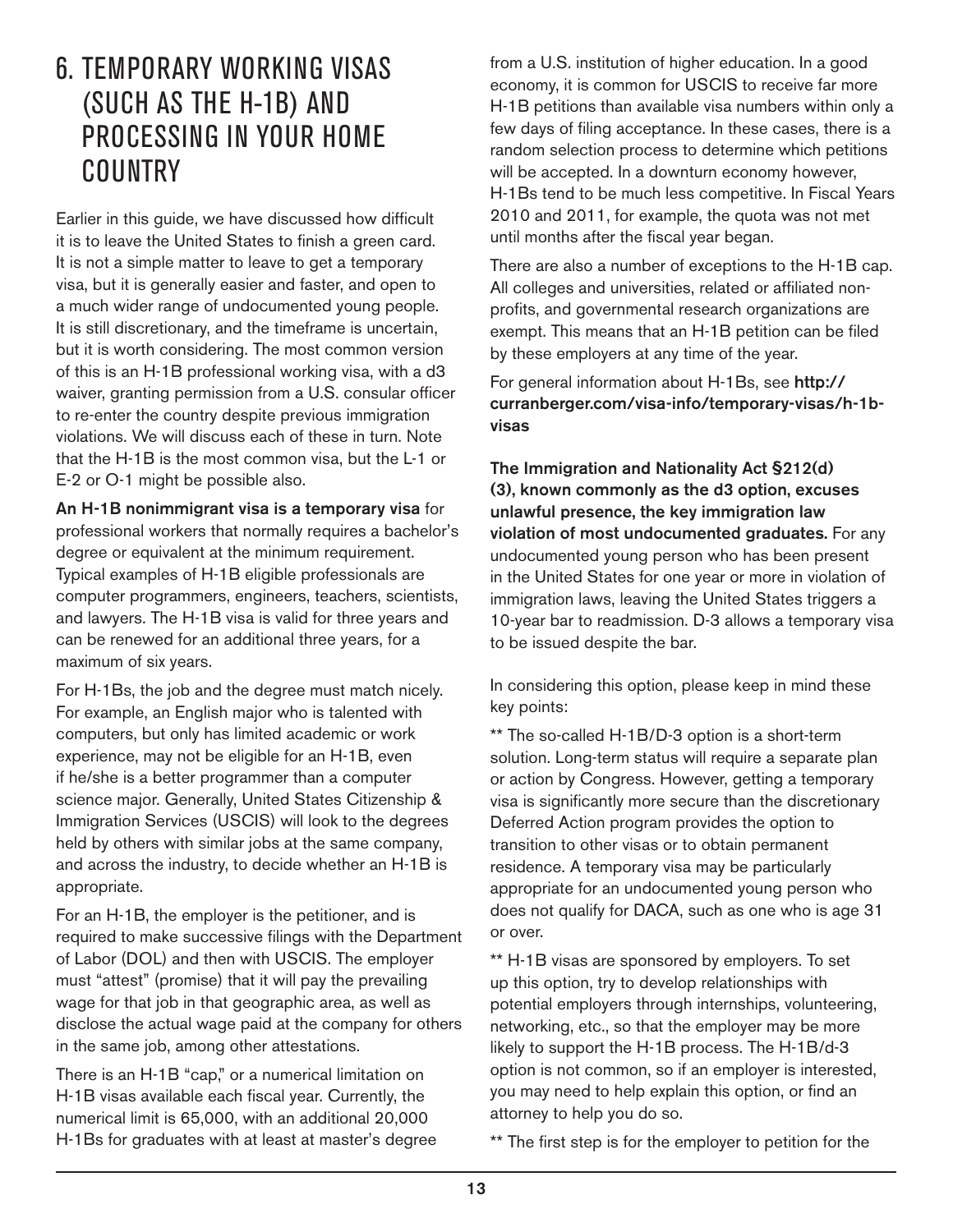visa here in the United States. After it is approved, the file is sent to the U.S. consulates in the undocumented young person's country of citizenship, and he/she can then choose to leave and apply there for d3 permission to return in valid H-1B status.

As explained above, most undocumented young people who have been unlawfully present in the United States for one year or more face a 10-year bar to admission from the date of their departure or removal from the United States. Thus, departure from the United States – which is necessary for a d-3 application – is what triggers the 10-year bar, which starts clocking from the date of departure. A successful d-3 application removes the 10-year bar for temporary visa purposes only. In other words, the 10-year bar remains for green card purposes.

The law about the 3- and 10-year bars, INA  $\S 212(a)$ (9)(B), does not say whether you can serve your time *inside* the United States. Some unpublished court cases and a couple of guidance letters indicate that you can spend the 3 or 10 years in the United States, as long as you are in legal status. The H-1B counts as legal status – Deferred Action does not.

The latest, House-approved language of the DREAM Act requires, in part, for an undocumented young person to have been "physically present in the United States for a continuous period of not less than 5 years immediately preceding the date of the enactment." The House bill allows for brief breaks in presence, but not "for any period in excess of 90 days or for any periods in the aggregate exceeding 180 days," with only limited and compelling exceptions – illness or death of a close relative, for instance. Under this statutory language, it would appear that an undocumented young person would still be eligible for relief after a short trip abroad to secure a d3 waiver and H-1B visa. However, we don't know precisely how the DREAM Act will be worded if it is passed, or how it will be interpreted.

Consular officers use three criteria to make their discretionary d3 decisions:

\*\*The risk of harm to society if the applicant is admitted to the United States. For most undocumented young people, their risk of harm to society is low if they intend to enter the United States as a working professional. Rather, there may be a potential benefit to U.S. society.

\*\*The seriousness of the applicant's immigration law violation. This is compared to the range of grounds

of inadmissibility covered by the d3 waiver. The immigration violation of unlawful presence, for example, is less serious than criminal convictions, drug offenses, or smuggling.

\*\*The reasons for wishing to enter the United States. This is not limited to exceptional or humanitarian circumstances, but covers any legitimate purpose.

Some undocumented young people with a bachelor's degree may have other longer-term paths to permanent residence that do not involve leaving the United States. As an example, an undocumented young person who qualifies for 245i may face a choice of leaving the United States to pursue an H-1B visa with d3 waiver, but may also have the option of staying in the United States, pursuing a Masters degree, and then seeking a green card through an employer sponsor. The speed of becoming legal, the effort involved in the process, and the risk/reward of each option should be considered.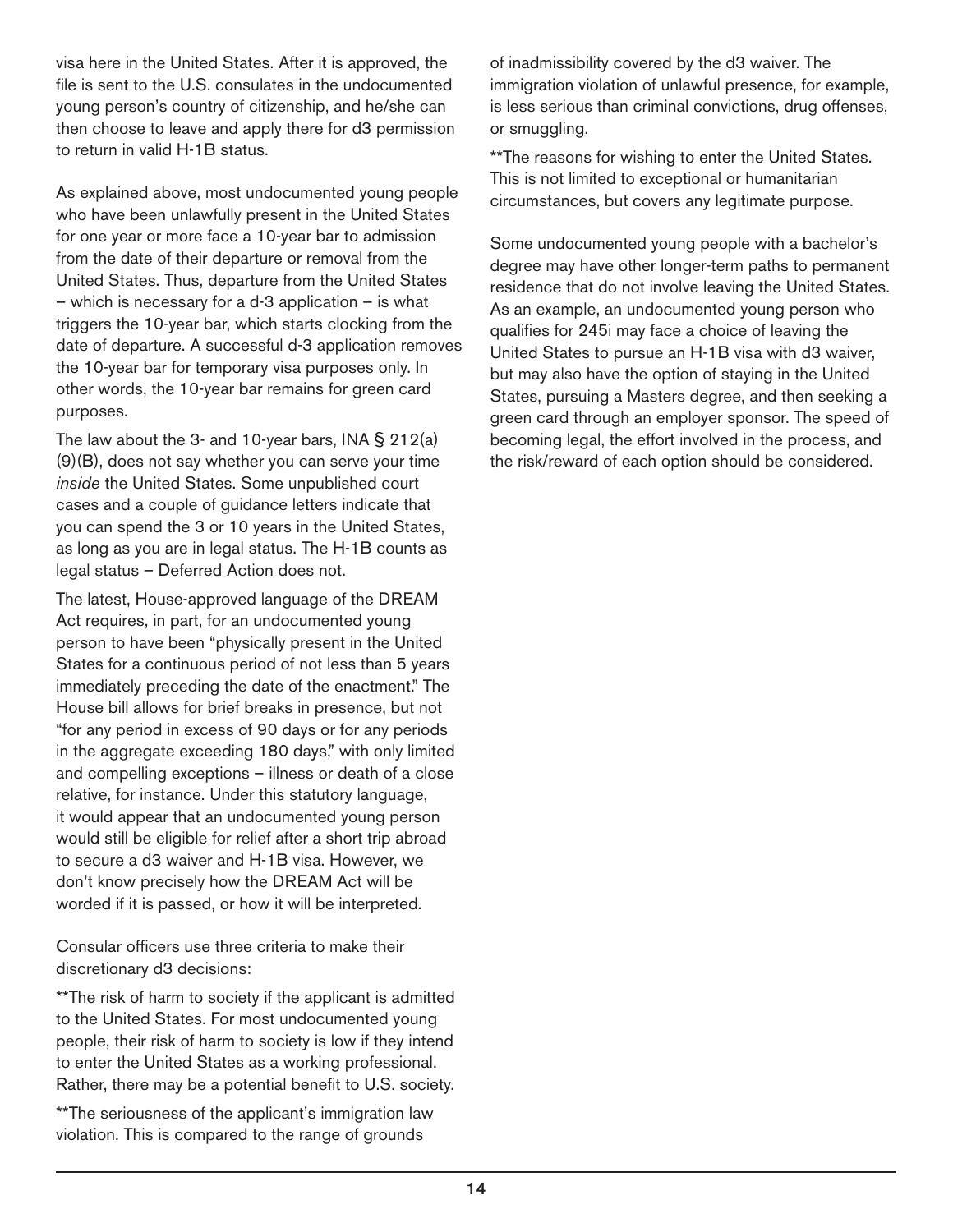## ADDITIONAL REMEDIES TO CONSIDER FOR FAMILY MEMBERS UNDER AGE 18

- 16 ADOPTIONS
- 16 SPECIAL IMMIGRANT JUVENILE (SIJ)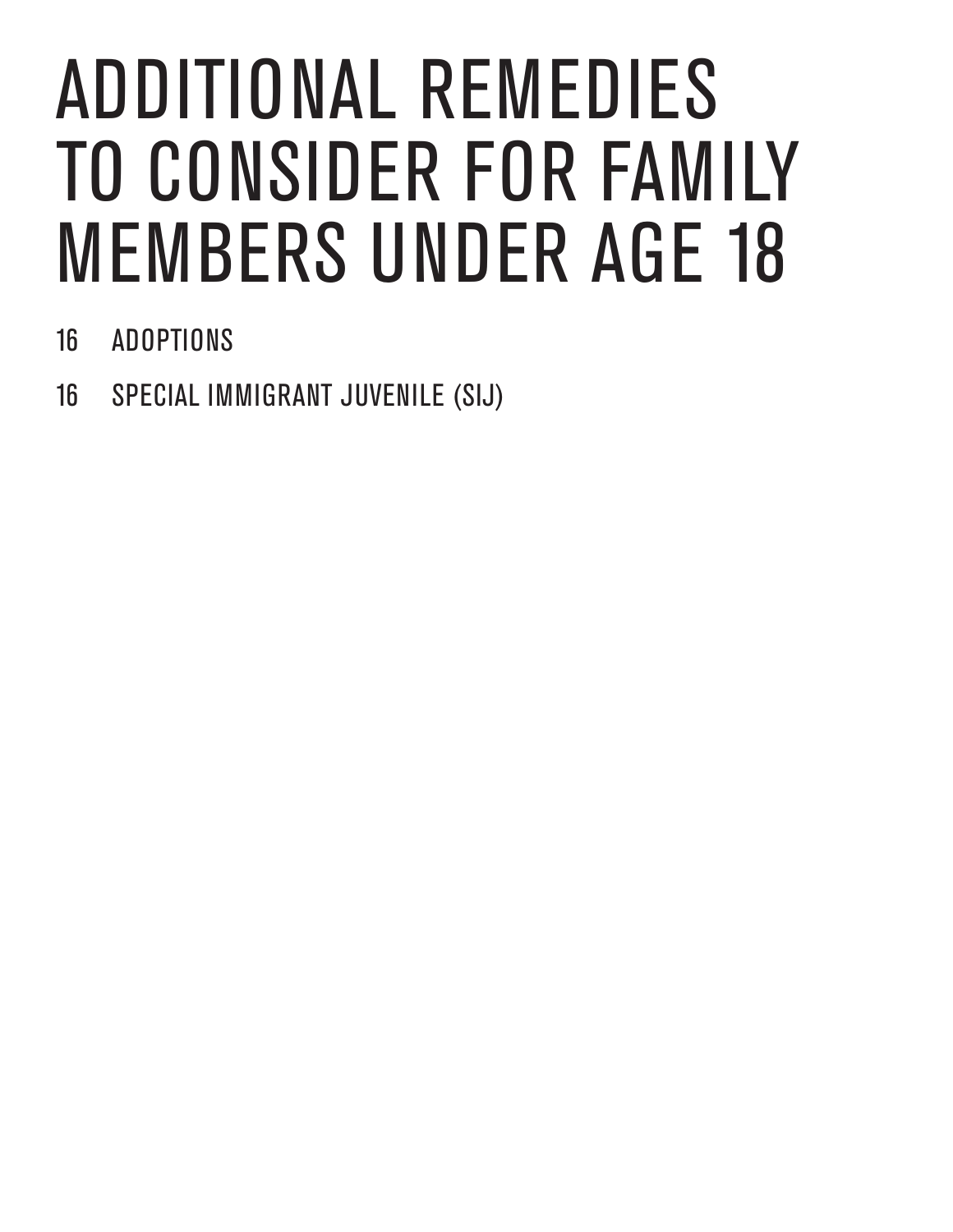## ADDITIONAL REMEDIES TO CONSIDER FOR FAMILY MEMBERS UNDER AGE 18

We hope that this information will not only be shared with undocumented young people applying for Deferred Action, but also will be passed on to younger brothers and sisters. Any undocumented person who is under 18 may have other options to consider.

If a child filed for Deferred Action before the age of 18 1/2, he or she has not accumulated unlawful presence (which only starts at age 18). This can be a tremendous help later on for opening up options for temporary visas or green cards. Every undocumented young person who is under 18 should consult with a legal service provider – even if the undocumented young person does not need a work card now. Once the undocumented young person turns 18, unlawful presence begins, and that can very seriously limit immigration options in the future.

#### ADOPTIONS

First, if a child is under age 16, there is a possibility of being adopted by a U.S. citizen in the United States. Siblings may be adopted together if one is under 16 and the other is under 18. Adoptions are complicated, potentially requiring the severing of parental rights of biological parents. This is a process that definitely requires legal advice. For more details, including country-by-country guides, see <adoption.state.gov> and https://www.uscis.gov/adoption. Anyone considered adopting, or who has adopted, should consult an immigration attorney to evaluate the situation as the laws around adoption are surprisingly complicated.

The most common situation is an undocumented young person living with a U.S. citizen aunt, uncle, grandparent or family friend. If the undocumented young person entered the United States in legal status, then it may be possible to process an adoption in state court here in the United States. Then, to be sure the adoption is not just for immigration purposes, USCIS requires that the undocumented young person and the U.S. citizen actually live together for at least two years. Once the

two years is up, then the U.S. citizen can sponsor the undocumented young person for permanent residence as an adopted child.

Second, if the undocumented young person entered the United States without inspection, or has other serious immigration violations, or if the United States and the undocumented young person's country of birth are part of the Hague Convention treaty, then it may be difficult to use an adoption to get a green card.

#### SPECIAL IMMIGRANT JUVENILE (SIJ)

The Special Immigrant Juvenile (SIJ) status category is for children who are in the United States. They can apply if they can get a state court order confirming that they are dependent on a state court or the Department of Social Services for support, and have been abandoned, neglected or abused by a birth parent. Each state has different laws about these kinds of court orders, so it may be necessary to consult a local family law attorney and an immigration lawyer to evaluate an SIJ case. In most states, to get the order, the person must be under 18. In some states, courts can issue the order if the person is under 21.

The most common SIJ scenarios for undocumented young people are a child living with a family member rather than the birth parents or a child living with only one parent after having been abandoned, neglected or abused by the other parent. The child can petition in state court for a permanent guardianship order that has special language to satisfy the SIJ law. If this works, then the undocumented young person may be able to self-petition for a SIJ green card (although neither parent may ever benefit from a future family-based petition if that child becomes a permanent resident). For more information on SIJ, see [www.ilrc.org/resources/](file:///Users/adrienneaquino/Documents/Ade_Business/Jobs/E4FC/Guides/Beyond%20Deferred%20Action/links/www.ilrc.org/resources/special-immigrant-juvenile-status-sijs) [special-immigrant-juvenile-status-sijs](file:///Users/adrienneaquino/Documents/Ade_Business/Jobs/E4FC/Guides/Beyond%20Deferred%20Action/links/www.ilrc.org/resources/special-immigrant-juvenile-status-sijs).

Note that some minors who might appear to qualify for a U-visa (i.e. are the survivor of a crime) but who for some reason are ineligible for a U-visa, may qualify for SIJ if they have ever been under the jurisdiction of the juvenile court (or family court, or probate court) and the court agrees to continue its jurisdiction over the child and file a 'predicate order.'

In California, for example, the Judicial Council has tried to make SIJ status easier to get by introducing form [JV-](http://www.courts.ca.gov/documents/jv224.pdf)[224](http://www.courts.ca.gov/documents/jv224.pdf) to guide family law, dependency and delinquency attorneys and judges who may not be very familiar with immigration law. (See: [www.courts.ca.gov/](http://www.courts.ca.gov/documents/jv224.pdf)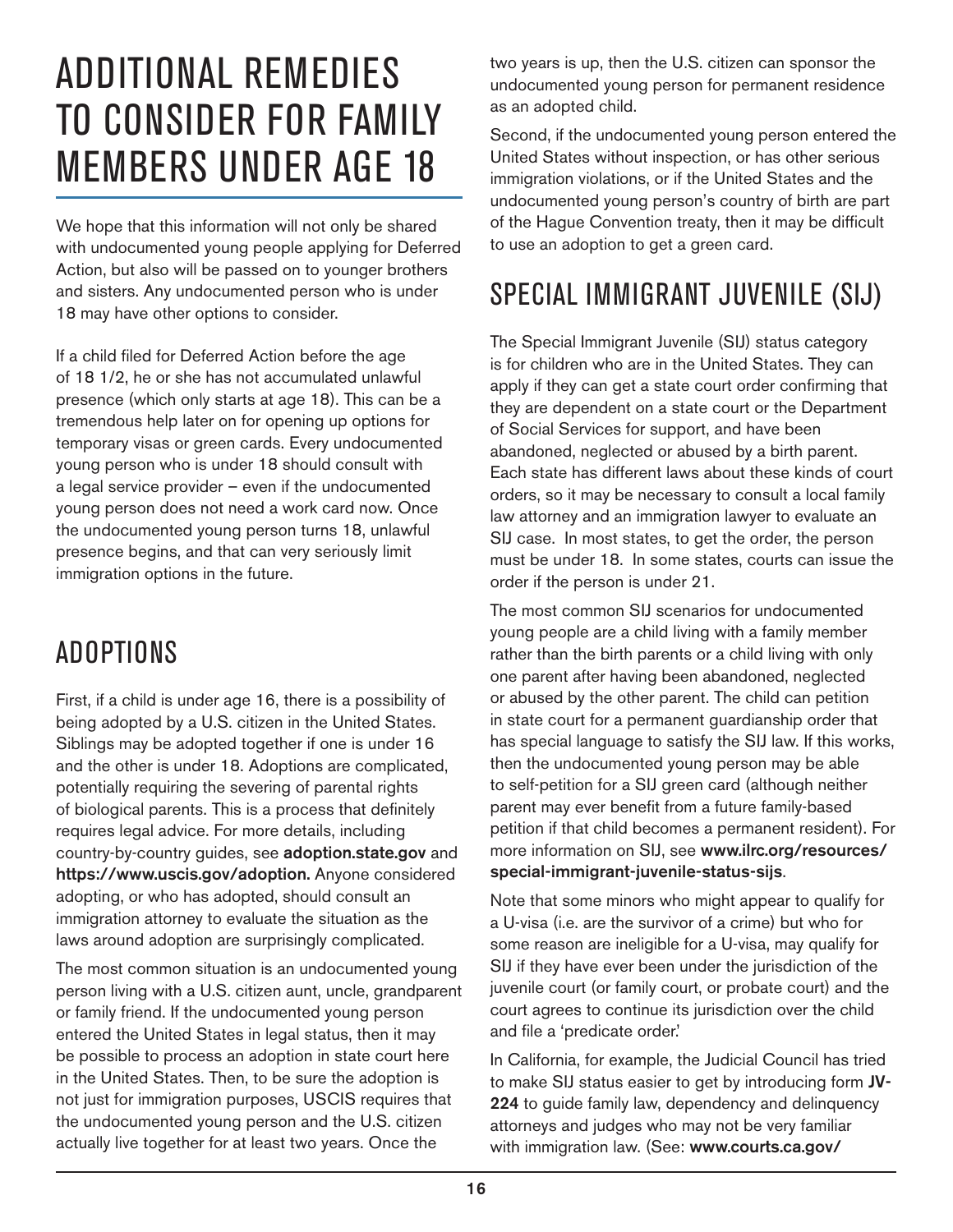[documents/jv224.pdf](http://www.courts.ca.gov/documents/jv224.pdf)) If you have had contact with a judge in a family law, dependency, probate, or delinquency case, consider contacting a nonprofit, such as [Legal Services for Children](http://www.lsc-sf.org) (<www.lsc><-sf.org>), Kids in Need of Defense (https://supportkind.org), or other agency through [www.ImmigrationLawHelp.org](file:///Users/adrienneaquino/Documents/Ade_Business/Jobs/E4FC/Guides/Beyond%20Deferred%20Action/links/www.ImmigrationLawHelp.org) that helps with SIJ status cases.

The International Adoption Sourcebook (<http://agora.aila.org/Product/Detail/75>) has articles and information about these categories for immigration practitioners, including a discussion of how to use SIJ, or the Violence Against Women Act (VAWA), or asylum, to help young children for whom adoption will not be a viable path to a

green card.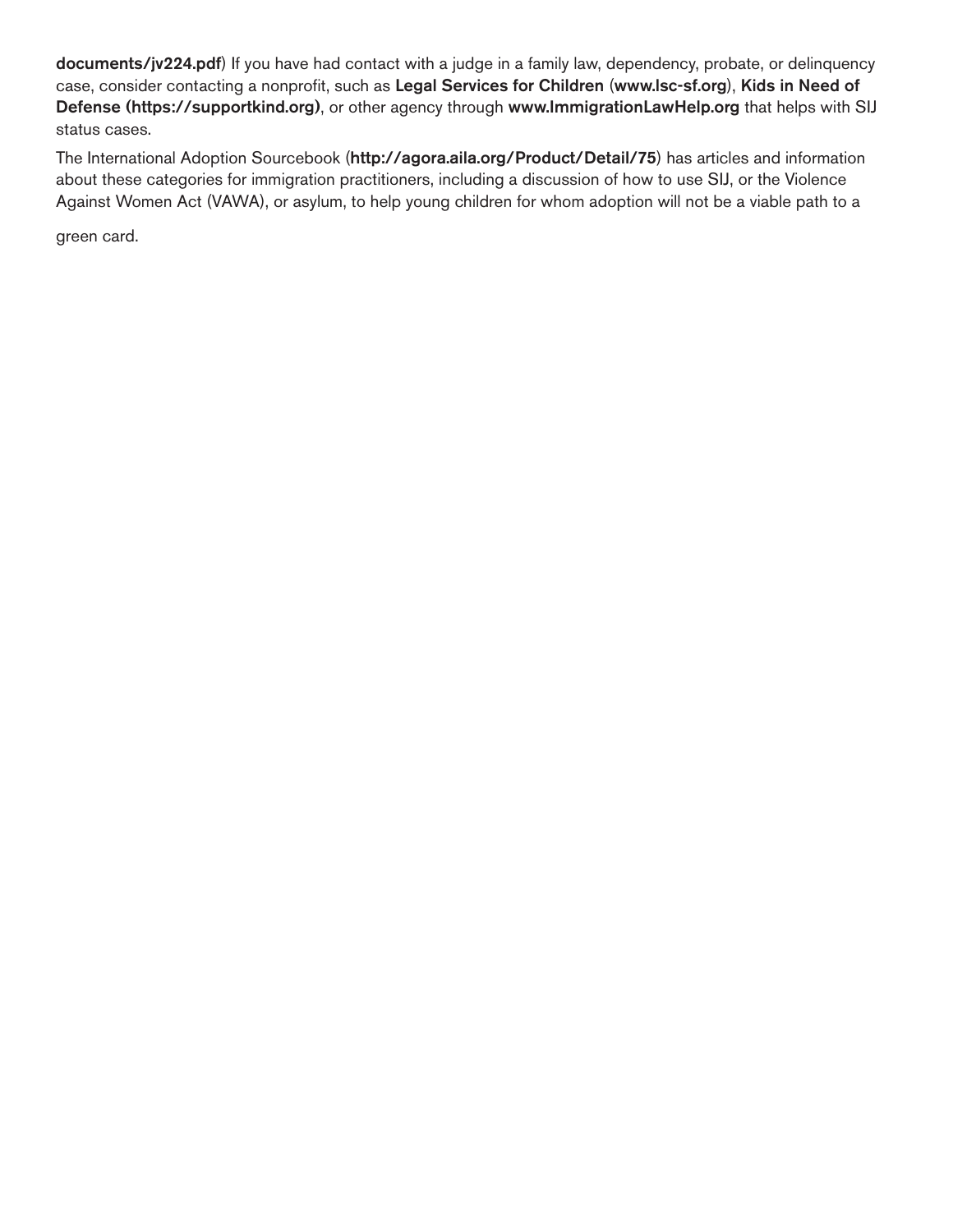# RESOURCES

- IMMIGRANTS RISING'S IMMIGRATION LEGAL INTAKE SERVICE
- FINDING LEGAL REPRESENTATION: HOW TO GET STARTED
- FIVE TIPS TO OBTAINING A GOOD PRIVATE IMMIGRATION ATTORNEY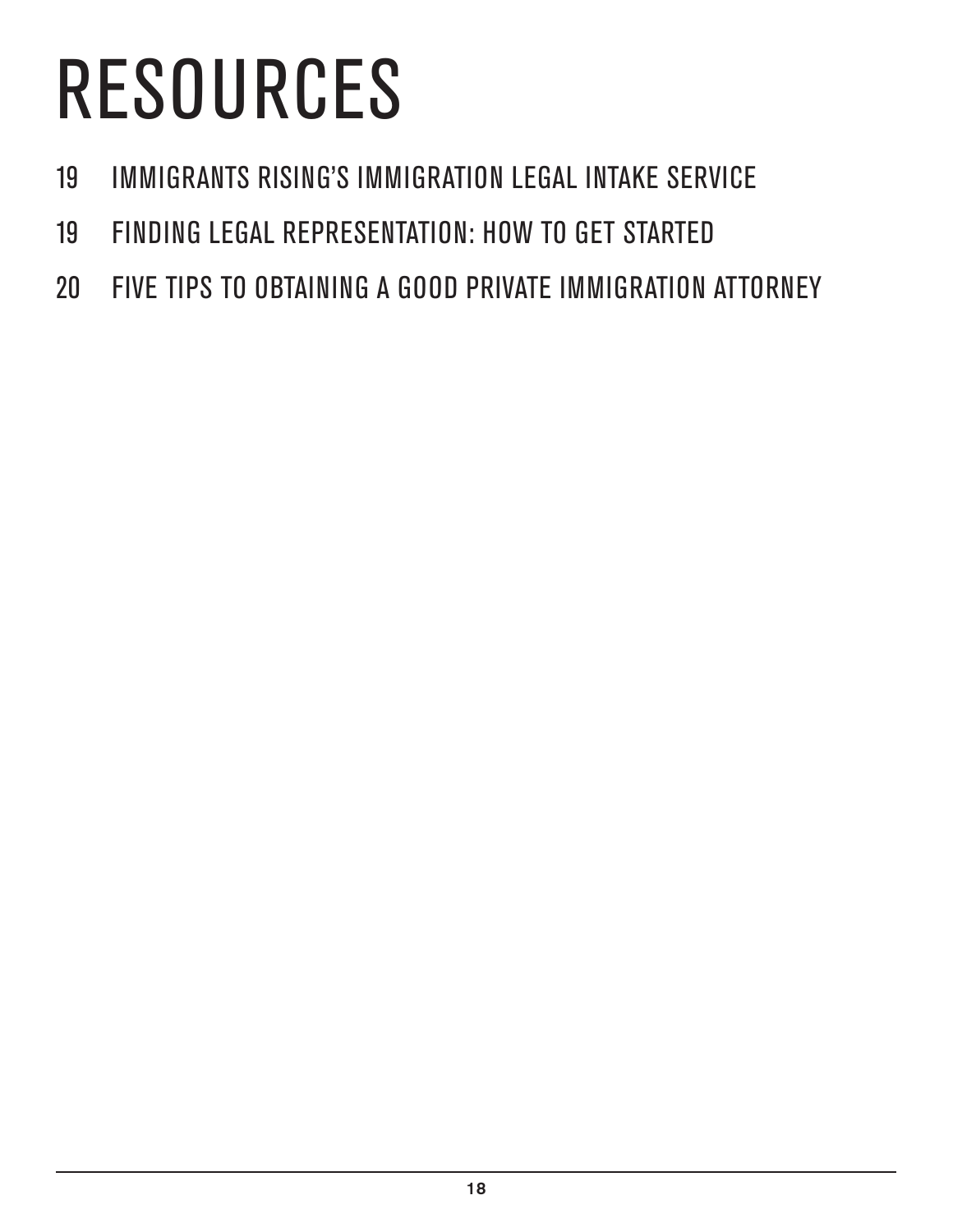#### IMMIGRATION LEGAL INTAKE SERVICE

Immigrants Rising's Immigration Legal Intake Service provides information about possible immigration remedies and benefits to undocumented young people who are under 35 years old.

Through this free and anonymous service, you can submit a comprehensive online intake form where you answer a series of questions about your immigration case. Immigrants Rising's Legal Advocates and attorneys work together to prepare information about your eligibility for certain immigration remedies (including deferred action). If it appears that you have a potential remedy to pursue, you can use this information to help you decide whether you want to find a low-cost nonprofit or pay a private attorney for application legal advice and form-filling assistance to pursue that remedy.

Many people who access our site are afraid to seek out legal counsel and/or worry that they will not be able to pay for it. We hope to alleviate this problem by providing our service for free and online. It is important to note that Immigrants Rising does not represent clients or help clients to fill out forms; instead, we want to help you be better prepared before you pay for what could be an expensive immigration attorney. We hope to give you an idea about what kinds of questions you should ask that attorney at your initial consultation and information about documents you may want to gather before your first appointment.

To find out more about Immigrants Rising's Immigration Legal Intake Service, please visit: immigrantsrising.org

### FINDING LEGAL REPRESENTATION: HOW TO GET STARTED

It is important to find an immigration attorney (either in private practice or at a nonprofit) or BIA accredited representative (at a nonprofit organization) who can adequately consult and represent you, especially if you have a complex case. Many communities will set up DACA group processing events, which will hopefully help a lot of *pro se* undocumented young people (those not officially represented by an attorney) who have simple cases. But if your DACA case is complex, or you think you qualify for something other than just DACA, find expert help before trying that process on your own.

There are two common ways to find an immigration attorney or accredited representative to meet your needs:

1) Non-Profit Legal Service Agencies

Immigration non-profit agencies offer low-cost help to community members. Many non-profit agencies do some full-service help, but cannot meet all of the demand, so they may also offer limited-scope or advice and brief service support. The areas of immigration law in which they practice and the time available to update individual clients may mean waitlists for potential clients or periods of time when not everyone can get help from their local nonprofit. Local immigration non-profit agencies may only serve clients from specific counties and may not represent clients who are in removal (deportation) proceedings. Still, they are often a lot cheaper than a private immigration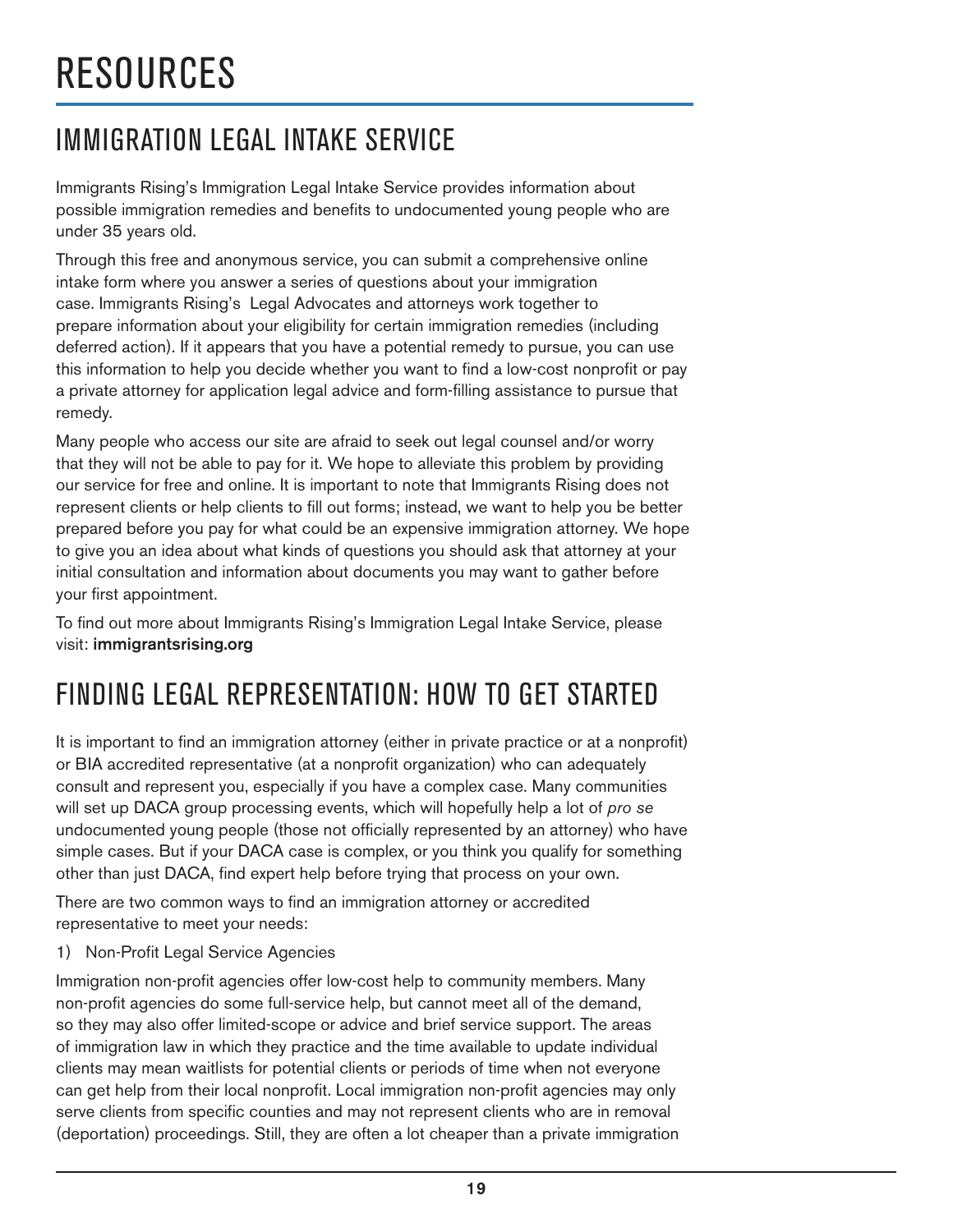attorneys and their services are probably not motivated by a need to get paid by you to support their practice. Many nonprofits have staff members who are experts in their fields or sub-focus, so they are definitely a great resource to try to access.

To find immigration non-profit legal service agencies relevant to you, visit: [www.](http://www.ImmigrationLawHelp.org/) [ImmigrationLawHelp.org](http://www.ImmigrationLawHelp.org/).

2) Private Immigration Attorneys

Private immigration attorneys commonly often offer a broader range of general immigration assistance than nonprofit and have more time to discuss and update their clients on their specific cases. For example, a private immigration attorney might be more knowledgeable about employment-based options for undocumented individuals than a nonprofit that works exclusively with survivors of violence, and the private attorney may be available to answer additional questions via e-mail and/or phone. Non-profit agencies often have an inherent trust within the community, including former clients on their board of directors, but you may have to research a private immigration attorney's background before hiring him or her (see below for Five Tips to Obtaining a Good Private Immigration Attorney). Moreover, private immigration attorneys commonly offer their services at a higher price than non-profit agencies.

To find a list of private immigration attorneys, you can visit [www.ailalawyer.org](http://www.ailalawyer.org/).

#### FIVE TIPS TO OBTAINING A GOOD PRIVATE IMMIGRATION ATTORNEY

If you're going to hire a private immigration attorney, do some research. Below are five tips to finding a good private immigration attorney, brought to you by **<About.com>**.

1) Get references. Ask family, friends or colleagues if they know any immigration lawyers. Even if they haven't been through immigration themselves, they may be able to connect you with someone they know who has retained the services of an immigration lawyer. People are quick to recommend a good lawyer and even quicker to name a poor one, which can be a great help when you're beginning your search.

2) Search AILA. Search for a lawyer on the [American Immigration Lawyers](http://www.aila.org/)  [Association](http://www.aila.org/) (AILA) website. AILA is a national association of lawyers and attorneys who teach and practice immigration law, so you can be reasonably certain you're dealing with someone who understands immigration law and policies. If you're starting your research from scratch, you can search for a lawyer in your area. If you've been given the names of a few lawyers, you can look them up to see if they are members. While membership in AILA is not a requirement to practice immigration law, membership can be a good indication of a lawyer's level of commitment to the practice.

3) Interview your short list. Interview potential lawyers to find one who matches your needs. Ask them if they have any experience with your type of case. Immigration law is a huge specialty, so you'll want a lawyer who is familiar with your type of case. If the lawyers provide client references, use the contacts to get a better understanding of the lawyers' work styles.

4) Compare fee schedules. Some lawyers bill by the hour while others charge a flat fee. Ask if there might be additional costs such as postage, courier fees or long distance charges.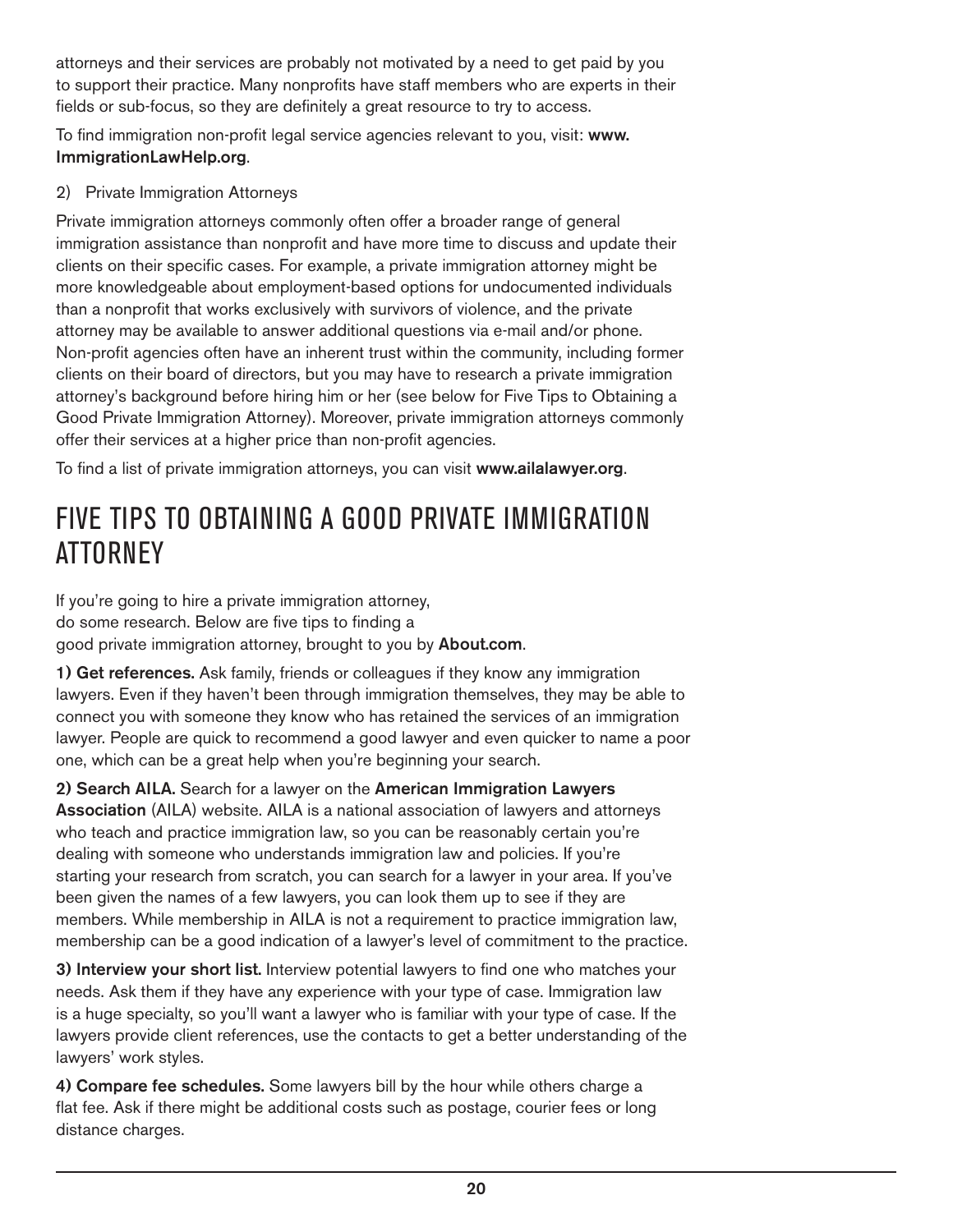5) Check credentials. When you're sure you've find a lawyer you feel comfortable with, there's only one thing left to do before you sign a contract for services. Contact your local state bar to find out if your lawyer is licensed and in good standing, and if he or she has ever been subject to disciplinary action.

## **CONCLUSION**

Immigration law is a classic example of the old adage that laws are made like sausage – they are bits and pieces bound together often with no consistency or logic. Our work with undocumented young people has shown that some have remedies under existing laws and do not realize this. We hope this guide will prompt them to explore certain options, either now, or by setting themselves up to fit into a category in the future. We also hope that these options will be shared with family members and friends so that they too can look for the "needle in the haystack" that will lead to lawful immigration status.

## ABOUT THE AUTHOR

Dan Berger is a frequent speaker at colleges, universities, and nonprofits on immigration issues. As a law student, he won the 1995 American Immigration Lawyers Association (AILA) annual writing competition for an article on INS policies toward international adoptions. Mr. Berger continued researching and writing, including being a Senior Editor of the AILA Immigration and Nationality Law Handbook for over ten years, Editor-in-Chief of Immigration Options for Academics and Researchers (2005 and now the new edition 2011), and Editor of the International Adoption Sourcebook and the Diplomatic Visas Handbook. He is Vice Chair of the AILA Healthcare Committee, a member of the AILA Texas Service Center Liaison Committee and the Rome District Chapter Consular Liaison Group, having previously served in many liaison positions working with different branches of the U.S. Citizenship and Immigration Service. Mr. Berger developed his interest in immigration in college, where he studied immigration history and taught English as a Second Language for adult refugees. He is a graduate of Cornell Law School, and a partner with Curran & Berger LLP in Northampton, Massachusetts.